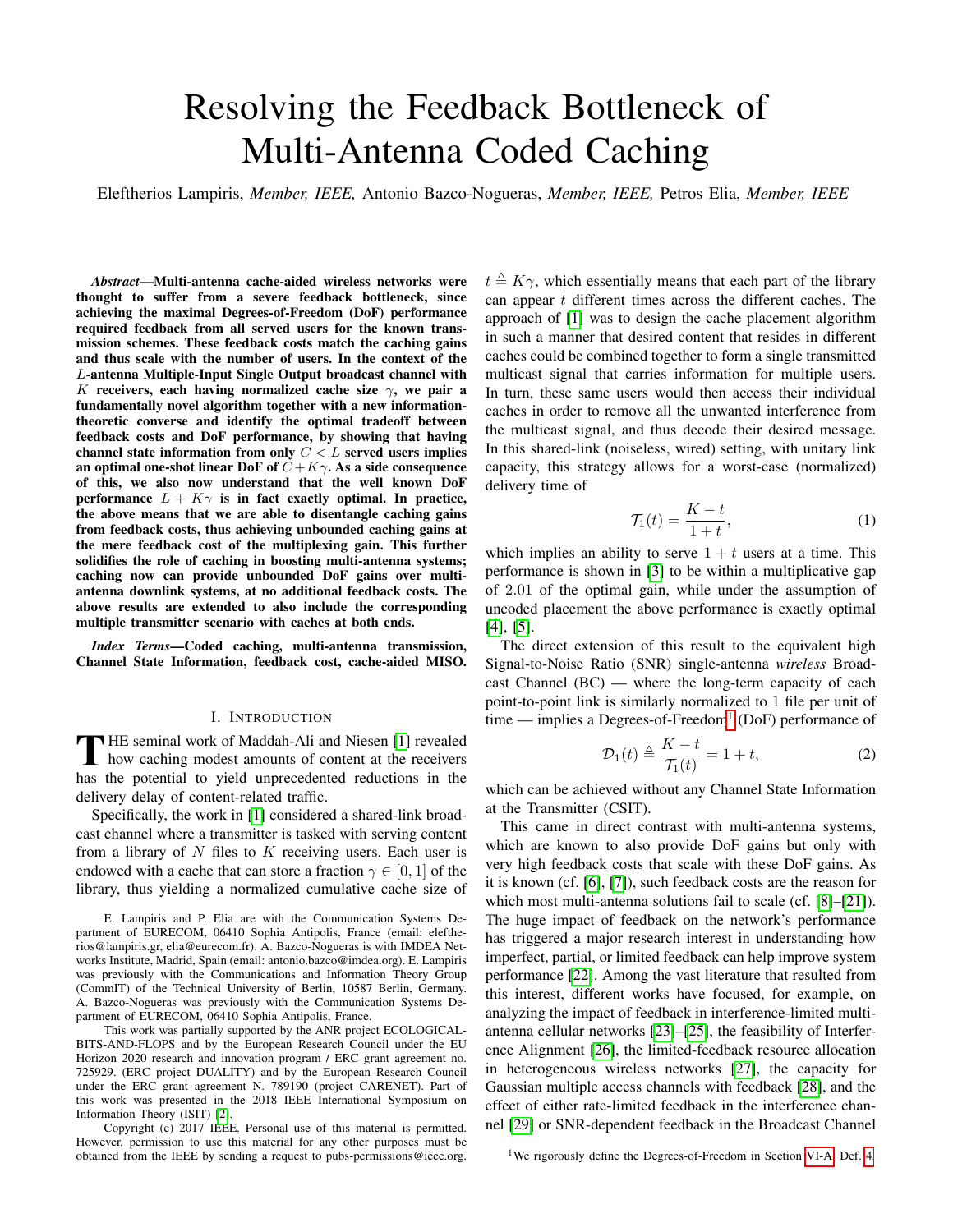[\[30\]](#page-16-8). Recently, the analysis of the significance of feedback has been extended also to secure communications [\[31\]](#page-16-9), as well as to the capacity of burst noise-erasure channels [\[32\]](#page-16-10).

# *A. Multi-antenna cache-aided channels*

At the same time, there is substantial interest in combining the gains from caching with the traditional multiplexing gains of feedback-aided multi-antenna systems. Combining the two ingredients is only natural, given the promise of coded caching and the fact that multi-antenna technologies are currently the backbone of wireless systems. One can argue that coded caching stands a much better chance in becoming a pertinent ingredient of wireless systems if it properly accounts for the fact that the most powerful and omnipresent resource in current networks is the use of multi-antenna arrays.

This direction seeks to merge two seemingly opposing approaches, where traditional feedback-based multi-antenna systems work by creating parallel channels that separate users' signals, while coded caching fuses users' signals and counts on each user receiving maximum interference. In this context, the work in [\[33\]](#page-16-11) analyzed the wired multi-server  $(L$  servers) setting, which can easily be seen to correspond to the high-SNR cache-aided Multiple-Input Single-Output (MISO) BC setting with L transmit antennas. An interesting outcome of this work is the revelation that multiplexing and caching gains can be combined additively, yielding an achievable DoF performance equal to

$$
\mathcal{D}_L(t) = L + t. \tag{3}
$$

In the same spirit, the work in [\[34\]](#page-16-12) studied the  $K_T$ transmitter, fully-connected network where the transmitters are equipped with caches that can each store a fraction  $\gamma_T \in [1/K_T, 1]$  of the library, amounting to a normalized cumulative (transmitter-side) cache size of  $t_T = K_T \gamma_T$ . Under a normalized cumulative receiver-side cache size of  $t$ , the achievable DoF this time takes the form

$$
\mathcal{D}_{t_T}(t) = t_T + t. \tag{4}
$$

As shown in [\[34\]](#page-16-12), under the assumption of uncoded placement, the performance in [\(3\)](#page-1-0)-[\(4\)](#page-1-1) is within a factor of at most 2 from the optimal one-shot linear DoF. Subsequently, many works such as [\[35\]](#page-16-13)–[\[42\]](#page-16-14) have developed different coded caching schemes for the multi-transmitter and the multiantenna settings.

#### *B. Scaling feedback costs in multi-antenna coded caching*

While the single antenna case in [\[1\]](#page-15-0) provides the near optimal caching gain  $t$  without requiring any CSIT, a significant feedback problem arises in the presence of multiple antennas. Specifically, all prior multi-antenna coded caching methods [\[33\]](#page-16-11), [\[35\]](#page-16-13), [\[36\]](#page-16-15) that achieve the full DoF  $L+t$  require each of the  $L+t$  benefiting receivers to communicate feedback to the transmitter. To make matters worse, the problem extends to the dissemination of CSI at the receivers (CSIR), where now the transmitter is further forced to incorporate in this CSIR additional information on the CSIT-based precoders of all the  $L + t$  benefiting users (*global CSIR*).

To demonstrate the structural origins of these CSI costs, we focus on a simple instance of the multi-server method in [\[33\]](#page-16-11), which acts as a proxy to other methods with similar feedback requirements.

<span id="page-1-5"></span>*Example* 1. *Let us consider the* L = 2*-antenna MISO BC, with* K = 4 *receiving users and normalized cumulative cache size*  $t = 2$ *. In this setting, the algorithm of [\[33\]](#page-16-11) can treat*  $L+t=4$  *users at a time. Assuming that users*  $1, 2, 3, 4$  *request files* A, B, C, D*, respectively, each of the three transmissions of [\[33\]](#page-16-11) takes the form*[2](#page-1-2)

$$
\mathbf{x} = \mathbf{h}_4^{\perp}(A_{23} \oplus B_{13} \oplus C_{12}) + \mathbf{h}_3^{\perp}(A_{24} \oplus B_{14} \oplus D_{12}) + \mathbf{h}_2^{\perp}(A_{34} \oplus C_{14} \oplus D_{13}) + \mathbf{h}_1^{\perp}(B_{34} \oplus C_{24} \oplus D_{23}),
$$
 (5)

where  $\mathbf{h}_k^\perp$  denotes the precoder that is orthogonal to the *channel of user* k*, and where* Wij *denotes the part of file*  $W \in \{A, B, C, D\}$  *that is cached at both users i and j. We can see that the transmitter must know all users' channel vectors,*  $\mathbf{h}_k$ ,  $k \in \{1, 2, 3, 4\}$ , in order to form the four *precoders. In addition, each receiver must know the composite channel-precoder product for each precoder in order to be able to decode the desired subfile (e.g. receiver 1 must know*  $\mathbf{h}_1^{\dagger} \mathbf{h}_1^{\perp}$  *as* well as  $\mathbf{h}_1^{\dagger} \mathbf{h}_2^{\perp}$ ,  $\mathbf{h}_1^{\dagger} \mathbf{h}_3^{\perp}$  and  $\mathbf{h}_1^{\dagger} \mathbf{h}_4^{\perp}$ ). This implies a *feedback cost equal to*  $L + t = 4$  *feedback-bearing users per transmission*[3](#page-1-3) *.*

<span id="page-1-0"></span>As we know (see for example [\[6\]](#page-15-5), [\[43\]](#page-16-16)), such scaling feedback costs<sup>[4](#page-1-4)</sup> can consume a significant portion of the coherence time, thus resulting in diminishing DoF gains.

# *C. State of the art*

<span id="page-1-1"></span>Motivated by this feedback bottleneck, different works on multi-antenna (and multi-transmitter) coded caching have sought to reduce CSI costs. However, in all prior cases, any subsequent CSI reduction comes at the direct cost of substantially reduced DoF. For example, the works in [\[38\]](#page-16-17), [\[44\]](#page-16-18) consider reduced quality CSIT, but yield a maximum DoF that remains close to  $1 + t$ , while [\[45\]](#page-16-19) considers that the transmitter has access to perfect CSI for only some fixed subset of the users, and shows that the optimal DoF is lower than  $L + t$ . Further, the works in [\[46\]](#page-16-20)–[\[48\]](#page-16-21) consider delayed or reduced quality CSIT at the expense though of lower DoF performance, while the work in [\[49\]](#page-16-22) considers only statistical CSI, but again achieves significantly lower DoF. Moreover, the work in [\[50\]](#page-16-23) uses ACK/NACK type CSIT to ameliorate

<span id="page-1-2"></span><sup>2</sup>For sake of readability, in the examples provided throughout the document, we will omit the commas between numbers belonging to a set, such that, for example, the part of file A stored at the users of set  $\{3, 4\}$  will be denoted by  $A_{34}$ .

<span id="page-1-3"></span><sup>&</sup>lt;sup>3</sup>In practical terms, this implies  $L + t = 4$  uplink training slots for CSIT acquisition and  $L+t=4$  downlink training slots for global CSIR acquisition. We note that global CSIR acquisition can be performed by communicating each precoder to all users simultaneously, a process that is described in Appendix [II-C.](#page-13-0)

<span id="page-1-4"></span><sup>&</sup>lt;sup>4</sup>In general we note that, in the context of Frequency Division Duplexing (FDD), the previously mentioned feedback results in a CSIT cost of  $L + t$ feedback vectors. On the other hand, in a Time Division Duplexing (TDD) environment, it leads to  $L + t$  uplink training time slots for CSIT acquisition and an additional cost of  $L + t$  downlink training time slots for global CSIR acquisition.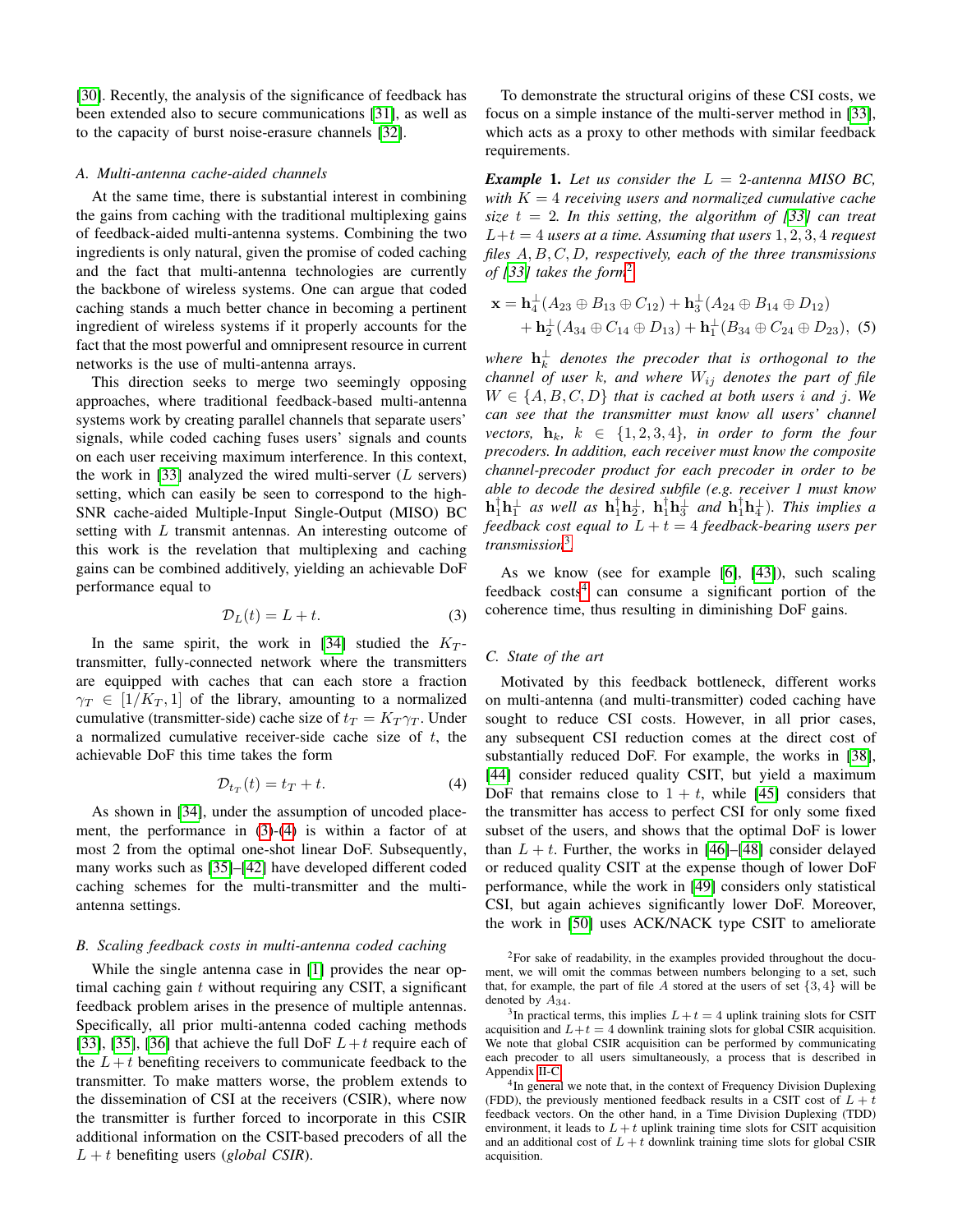the issue of unequal channel strengths (cf. [\[51\]](#page-16-24), [\[52\]](#page-16-25)), yet achieving no multiplexing gains. Similar results can be found in [\[37\]](#page-16-26), [\[53\]](#page-16-27)–[\[59\]](#page-17-0), in more decentralized scenarios that involve multiple cache-aided transmitters.

As a conclusion, both for the cache-aided MISO BC [\[33\]](#page-16-11) as well as for its multi-transmitter equivalent [\[34\]](#page-16-12), the corresponding DoF  $\mathcal{D}_L(t) = L + t$ , has been known to require perfect feedback from all  $L + t$  served users.

Remark 1. *Since the conference version of this work [\[2\]](#page-15-1), there have been multiple algorithms for the setting here considered that exhibit low CSIT requirements. The interested reader is directed to [\[41\]](#page-16-28), [\[42\]](#page-16-14), [\[60\]](#page-17-1)–[\[62\]](#page-17-2).*

# *D. Summary of contributions*

The focus of this work is to establish and achieve the optimal relationship between feedback costs and DoF performance in multiple-antenna cache-aided settings.

As a consequence of our work, we now know that:

1) The optimal DoF of the cache-aided MISO BC, under the assumptions of uncoded placement and one-shot linear schemes, takes the form

$$
\mathcal{D}_L(t) = L + t,\tag{6}
$$

which tightens the previously known bound by a multiplicative factor of 2.

2) The optimal DoF (under the same assumptions) when feedback is limited to  $C \geq 1$  participating users takes the form

$$
\mathcal{D}_L(t, C) = \min(L, C) + t. \tag{7}
$$

3) Similarly, in the multi-transmitter scenario, with transmitter-side normalized cumulative cache of size  $t_T$ and with each transmitter equipped with  $L_T$  antennas, the above optimal DoF performance takes the form

$$
\mathcal{D}_{t_T \cdot L_T}(t, C) = \min(t_T \cdot L_T, C) + t. \tag{8}
$$

The above are direct outcomes of a completely novel coded caching algorithm, which manages to achieve the optimal performance given any amount of available feedback. In particular, in the L-antenna MISO BC, and in the equivalent fully connected multi-antenna multi-transmitter setting with  $t_T L_T = L$ , we show that:

1) The algorithm manages to achieve the optimal DoF

$$
\mathcal{D}_L(t) = L + t \tag{9}
$$

and do so with a minimal feedback cost of

$$
C = L,\t\t(10)
$$

which substantially diminishes the previously known cost of  $L + t$ .

2) The algorithm optimally degrades its DoF to

$$
\mathcal{D}_L(t, C) = C + t \tag{11}
$$

when feedback is reduced to  $C \in \{2, ..., L-1\}$ . This is an improvement over the state of the art, which, for the same DoF, would require a feedback cost of  $C + t$ .

The novelty of our scheme lies in the deviation from the traditional clique-based structure that most schemes are based on. Rather than requiring from each user to "cache-out"  $t$  subfiles in a XOR as is commonly done, we are able to design transmissions that can benefit from a two-pronged approach: some users cache-out  $t+L-1$ subfiles, and thus do not require the assistance of CSIaided precoding, while others only cache-out  $\frac{t}{L}$  subfiles but for that they rely on feedback. This allows our scheme to avoid the need to eventually "steer-away" subfiles from every active user, which had been the reason for the high feedback costs in all known prior designs.

Finally, an important contribution of this work can be found in the novel outer bound. This bound extends the effort in [\[34\]](#page-16-12) in two crucial ways.

- A main contribution of the converse result is the incorporation of the limited feedback constraint. We integrate this new restriction by characterizing its impact on the number of users that we can serve simultaneously, which is obtained by exploiting the dimensionality of the linear system implicit in the multi-user transmission with constrained feedback.
- Furthermore, we are able to improve the converse result of [\[34\]](#page-16-12) by leveraging on the following insights: First, we exploit the symmetry of the configuration, which allows us to express the objective function of the optimization problem only in terms of the number of transmitters and the number of receivers that are caching each packet — eliminating any dependence on the specific packet or node. Second, this symmetrization allows us to eventually produce an objective function that has monotonicity and convexity properties, and which in turn allows us to manipulate the solution to yield a tight bound. It might be worth noting that, as a result of this new approach, our converse also establishes exact optimality for a few subsequent works.

# *E. Notation*

Symbols  $N, \mathbb{C}$  denote the sets of natural and complex numbers, respectively. For  $n, k \in \mathbb{N}$ ,  $n \geq k$ , we denote the binomial coefficient with  $\binom{n}{k}$ , while  $[k]$  denotes set  $\{1, 2, ..., k\}$ . For the bitwise-XOR operator we use ⊕. Greek lowercase letters are mainly reserved for sets. We further assume that all sets are ordered, and we use  $|\cdot|$  to denote the cardinality of a set. Bold lowercase letters are reserved for vectors, while for some vector h, comprised of Q elements, we denote its elements as  $\mathbf{h}(q)$ ,  $q \in [Q]$ , i.e.,  $[\mathbf{h}(1), \mathbf{h}(2), ..., \mathbf{h}(Q)] \triangleq \mathbf{h}^{T}$ . Bold uppercase letters are used for matrices, while for some matrix H we denote its *i*-th row, *j*-th column element as  $H(i, j)$ .

## II. SYSTEM MODEL

<span id="page-2-0"></span>We consider the cache-aided MISO BC where an *L*-antenna transmitter serves  $K$  receiving, single-antenna, cache-aided users. The distributed version of this setting, with multiple cache-aided transmitters, is discussed in Section [V.](#page-7-0)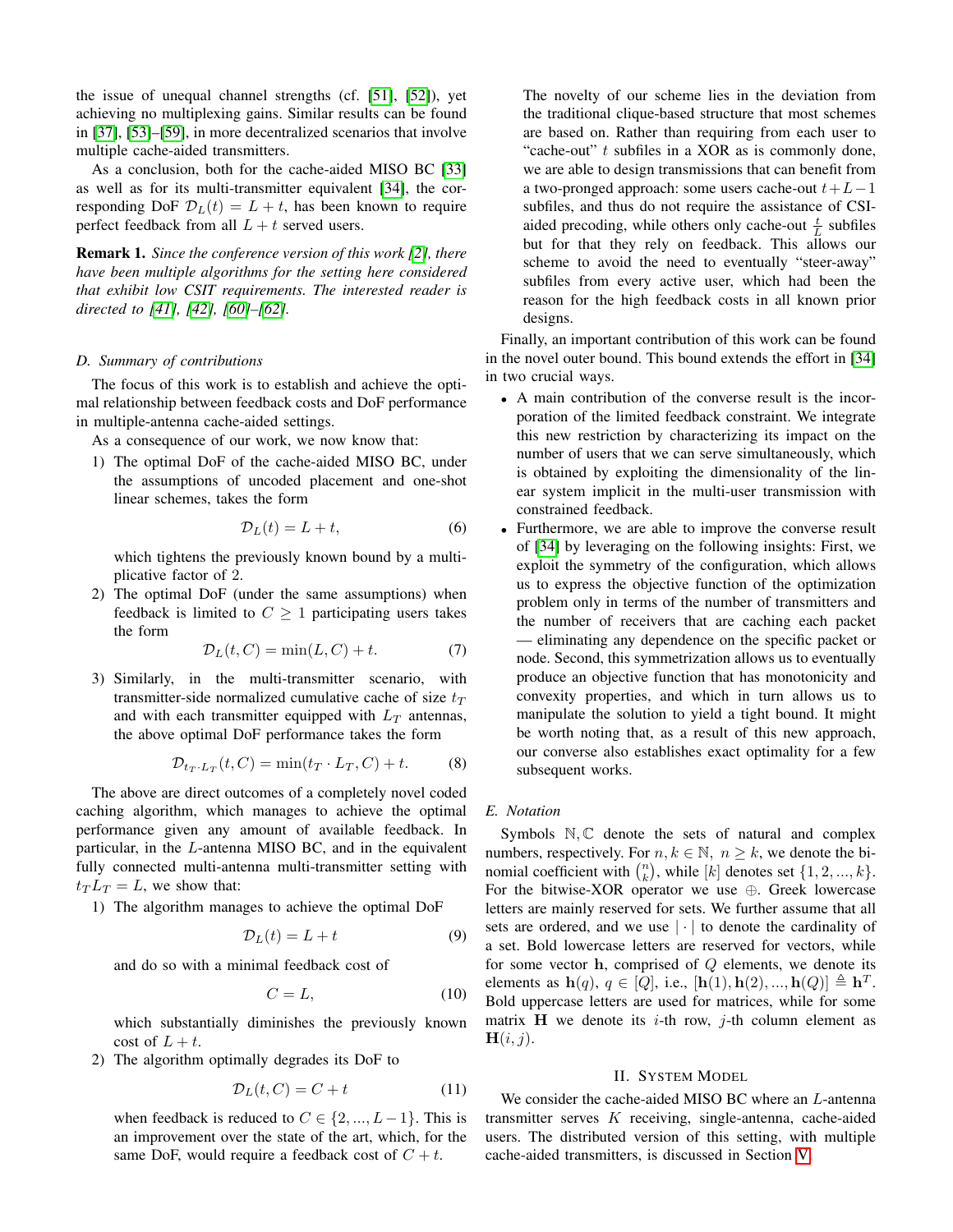In our setting, the transmitter has access to a library of  $N \geq K$  files,  $\mathcal{F} = \{W^{(n)}\}_{n=1}^N$ , of equal size. Each user has a cache that can fit a fraction  $\gamma \in [0,1]$  of the library and thus the users can collectively store  $t = K\gamma$  times the entire library. We assume that during the delivery phase the users request their desired file simultaneously, and that each requested file is different. The users' file demand vector is denoted as  $\mathbf{d} = \{d_1, ..., d_K\}$ , implying that each user k will request file  $W^{(d_k)}$ . The received signal at user  $k \in [K]$  takes the form

$$
y_k = \mathbf{h}_k^{\dagger} \mathbf{x} + w_k, \tag{12}
$$

where  $\mathbf{x} \in \mathbb{C}^{L \times 1}$  denotes the transmitted signal-vector from the L-antenna transmitter satisfying the power constraint  $\mathbb{E}\left\{\|\mathbf{x}\|^2\right\} \leq P$ . In the above,  $\mathbf{h}_k \in \mathbb{C}^{L \times 1}$  denotes the randomfading channel vector of user  $k$ , which is assumed to be drawn from a continuous non-degenerate distribution. This fading process is assumed to be statistically symmetric across users. Finally, the additive noise  $w_k \sim \mathbb{C} \mathcal{N}(0, 1)$ , experienced at user  $k$ , is assumed to be Gaussian. The work focuses on the DoF performance, and thus the SNR is considered to be large. We also assume that the quality of CSIT is perfect, and we define the feedback amount required *in each (packet) transmission* as follows.

Definition 1 (Feedback Cost). *A communication is said to induce* feedback cost C *if* C *users need to communicate their CSI at the transmitter, and at the same time the transmitter needs to communicate information on* C *precoders to the users.*

*Structure of the paper:* In Section [III](#page-3-0) we present the main results of this work and provide a preliminary example of the achievable scheme. Further, in Section [IV](#page-4-0) we fully describe the achievable scheme for the single transmitter (L antennas) case, and elaborate on the example of Section [III.](#page-3-0) In Section [V](#page-7-0) we extend the scheme to the multi-transmitter case. In Section [VI](#page-8-1) we describe the proof of the converse result, while in Section [VII](#page-11-0) we provide general conclusions. The subsequent appendices include proofs, as well as a discussion on the CSIT and global CSIR feedback acquisition process that conveys the precoder information to the users.

## III. MAIN RESULTS

<span id="page-3-0"></span>We proceed with our main results, first by considering the single transmitter case (with  $L$  transmit antennas), and later by extending the result to the general  $K_T$ -transmitter setting. We remind the reader that the scheme's optimality is under the assumptions of one-shot linear precoding with uncoded cache placement, while we note that we directly omit the trivial bound  $\mathcal{D}_L(t, C) \leq K$ , and that we also do not consider the case of  $C = 0$  as this corresponds to the well known result in [\[1\]](#page-15-0). We additionally recall that the setting asks that each of the K receiving users is equipped with an identically-sized cache of normalized size  $\gamma$ , thus corresponding to a normalized cumulative receiver-side cache size of  $t = K\gamma$ . Further, we assume that communicating a single subfile requires multiple coherence times.

<span id="page-3-1"></span>Theorem 1. *In the* K*-user cache-aided MISO BC with* L *transmit antennas, normalized cumulative cache size* t*, and feedback cost* C*, the optimal DoF is*

$$
\mathcal{D}_L(t, C) = \min(L, C) + t. \tag{13}
$$

*Proof.* The achievability part is constructive and is described in Section [IV,](#page-4-0) while the converse is proved in Section [VI.](#page-8-1)  $\Box$ 

Let us consider now the more general setting where the L-antenna transmitter is substituted by  $K_T$  cache-enabled transmitters. Each transmitter is equipped with  $L_T$  transmit antennas, and is able to store a fraction  $\gamma_T \in [1/K_T, 1]$  of the library, inducing a normalized cumulative cache size of  $t_T \triangleq K_T \gamma_T$ .

<span id="page-3-2"></span>Theorem 2. *In the K<sub>T</sub>*-transmitter wireless network, where *each transmitter is equipped with*  $L_T$  *transmit antennas, with transmitter-side normalized cumulative cache size*  $t_T$ , *receiver-side normalized cumulative cache size* t*, and feedback cost* C*, the optimal DoF is*

$$
\mathcal{D}_{L_T t_T}(t, C) = \min(L_T t_T, C) + t. \tag{14}
$$

*Proof.* The achievability part of the proof is described in Section [V,](#page-7-0) while the converse is described in Section [VI.](#page-8-1)  $\Box$ 

Remark 2. *Comparing Theorem [1](#page-3-1) with Theorem [2,](#page-3-2) we can see that the cache-aided MISO BC and its multi-transmitter equivalent (corresponding to*  $L_T t_T = L$ ) are akin not only *in terms of DoF performance, but also in terms of the CSIT required to achieve this performance. Their behavior is the same, irrespective of the amount*  $C \geq 1$  *of available feedback.* 

The following corollary establishes the *exact* optimal DoF performance of the considered multi-antenna settings.

Corollary 1. *The optimal DoF of the* L*-antenna MISO BC with* K *users and normalized cumulative cache size* t *takes the form*

$$
\mathcal{D}_L(t) = L + t. \tag{15}
$$

**Remark 3.** *The DoF performance*  $\mathcal{D}_L(t, C) = L + t$  *can be achieved by knowing the CSIT of only* C = L *users at each transmission.*

Remark 4. *We can see from Theorem [1](#page-3-1) and Theorem [2](#page-3-2) that, in order to achieve the maximum DoF performance*  $\mathcal{D}_L(t, C)$  =  $L + t$  *of the multi-antenna setting, condition*  $C \geq L$  *is both sufficient and necessary.*

Remark 5. *In several scenarios such as in [\[63\]](#page-17-3), [\[64\]](#page-17-4), the best known bounds — which are built on the converse proof of [\[34\]](#page-16-12) — endure a multiplicative gap to the optimal performance. Our converse proof improves the converse in [\[34\]](#page-16-12) by tightening the lower bound of the solution to the linear program proposed in [\[34\]](#page-16-12). Consequently, our converse also closes the multiplicative gap of such subsequent works. For example, it follows directly from the results derived here that the achievable DoF presented in [\[63\]](#page-17-3) for a cache-aided interference network with heterogeneous parallel channels and centralized cache placement is in fact exactly optimal. Similarly, the achievable DoF in [\[64\]](#page-17-4) for cache-aided cellular networks again turns out to be exactly optimal.*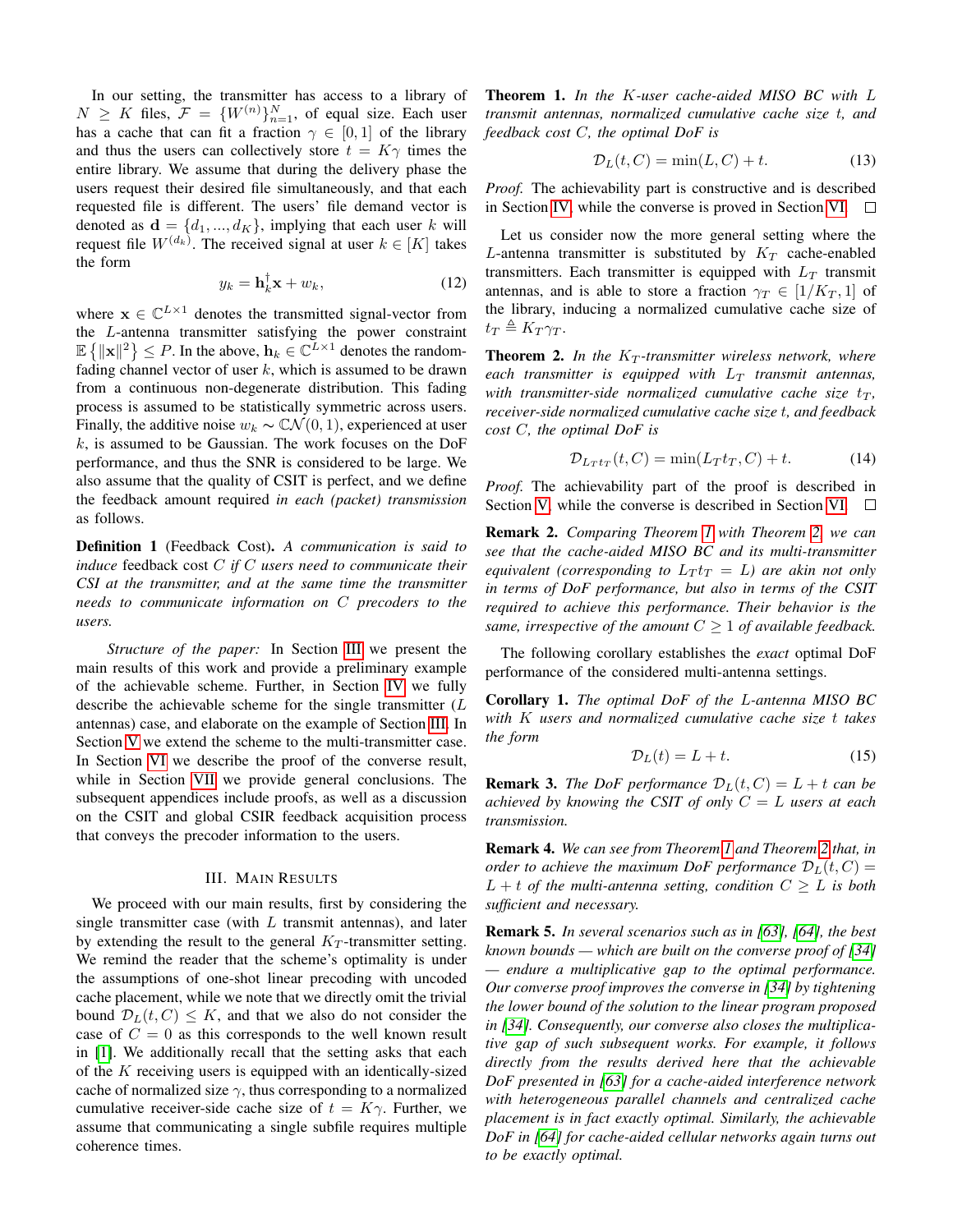#### *Intuition on the scheme and an example*

Revisiting the previous optimal multi-antenna coded caching algorithms (cf.  $[33]$ - $[36]$ ) — which, as we noted, require CSIT from all  $L + t$  "active" users — we remark that the main premise of these designs is that each transmitted subfile can be cached-out by some  $t$  users (as in the algorithm of [\[1\]](#page-15-0)), and at the same time it can be zero-forced at some other  $L-1$  users. This, in turn, allows each of the  $L+t$  active users to receive its desired subfile free of interference. This design, while achieving the maximum DoF, incurs very high CSIT costs. Notably, these costs are associated with the need to eventually "steer-away" subfiles from every active user.

The idea that we follow is different. In order to reduce the amount of CSIT to only  $L$  feedback-aided users, while retaining the full DoF performance, it follows that the  $t$  users whose CSI is unknown (hereon referred to as set  $\pi$ ) will need to cache-out a total of  $t + L - 1$  subfiles each because they cannot be assisted by precoding. On the other hand, the L users whose CSI is known (hereon referred to as set  $\lambda$ ) will be assisted by precoding, and thus they can more easily receive their desired subfile. Hence, the main design challenge is to transmit together subfiles that can be decoded by each user of set  $\pi$ . We proceed with a preliminary description of the proposed algorithm.

*Algorithm overview:* We first note that the cache placement draws directly from [\[1\]](#page-15-0), both in terms of file partition as well as in terms of storing of subfiles in the users' caches.

On the other hand, the XOR generation method will be fundamentally different. The first step is to construct XORs composed of  $\frac{t}{L} + 1$  subfiles and to compose each transmitvector with  $\overline{L}$  such XORs. This allows each transmission to communicate  $L + t$  different subfiles aimed at serving, simultaneously, a set of  $L+t$  users. As discussed above, each such set of  $L + t$  active users is partitioned into two sets; the first set,  $\lambda$ , consists of the L users that are assisted by precoding. The second set,  $\pi$ , has t users who are not assisted by precoding and who must compensate with their caches. The vector of XORs will be multiplied by  $H_{\lambda}^{-1}$ , which represents the normalized inverse of the channel matrix between the transmitter and the users in set  $\lambda$ .

We will see that the above design guarantees that, during the decoding process, each of the users in  $\lambda$  only receives one of the XORs (because the rest will be nulled-out by the precoder), while the remaining t users, i.e., those in  $\pi$ , receive a linear combination of all L XORs. Hence, this means that each user in  $\lambda$  needs to cache out  $\frac{t}{L}$  subfiles in order to decode its desired subfile, while the users in  $\pi$  need to cache out  $t + L - 1$  subfiles, i.e., all but one subfiles.

*Algorithm demonstration through an example:* Next, we will demonstrate a single transmission of our algorithm by considering the setting of Example [1.](#page-1-5) The goal is to achieve the same performance as before (delivery to four users at a time) while using CSIT from only two users at a time. The example in its entirety can be found in Section [IV-C,](#page-7-1) Example [4.](#page-7-2)

<span id="page-4-2"></span>*Example* 2. *In the same MISO BC setting of Example [1](#page-1-5) with*  $L = 2$  *transmit antennas,*  $K = 4$  *users, and normalized* 

*cumulative cache size*  $t = 2$ *, one transmitted vector of the proposed algorithm takes the form*[5](#page-4-1)

$$
\mathbf{x} = \mathbf{h}_2^{\perp}(A_{34} \oplus C_{14}) + \mathbf{h}_1^{\perp}(B_{34} \oplus D_{23}), \quad (16)
$$

where  $\mathbf{h}^{\perp}_k$ ,  $k \in \{1,2\}$ , denotes the precoder-vector designed to *be orthogonal to the channel of user* k*, files* A*,* B*,* C*, and* D *are requested by users* 1, 2, 3, *and* 4*, respectively, and where*  $W_{ij}$ ,  $W \in \{A, B, C, D\}$ , represents the subfile of file W that *can be found in the caches of users* i *and* j*.*

*Assuming that user* k *receives*  $y_k$ ,  $k \in [4]$ *, the message at each user takes the form*

$$
\begin{bmatrix} y_1 \\ y_2 \\ y_3 \\ y_4 \end{bmatrix} = \begin{bmatrix} \mathbf{h}_1^{\dagger} (\mathbf{h}_2^{\dagger} A_{34} \oplus C_{14} + \mathbf{h}_1^{\dagger} B_{34} \oplus D_{23}) \\ \mathbf{h}_2^{\dagger} (\mathbf{h}_2^{\dagger} A_{34} \oplus C_{14} + \mathbf{h}_1^{\dagger} B_{34} \oplus D_{23}) \\ \mathbf{h}_3^{\dagger} (\mathbf{h}_2^{\dagger} A_{34} \oplus C_{14} + \mathbf{h}_1^{\dagger} B_{34} \oplus D_{23}) \\ \mathbf{h}_4^{\dagger} (\mathbf{h}_2^{\dagger} A_{34} \oplus C_{14} + \mathbf{h}_1^{\dagger} B_{34} \oplus D_{23}) \end{bmatrix}
$$

$$
= \begin{bmatrix} A_{34} \oplus C_{14} \\ B_{34} \oplus D_{23} \\ \mathbf{h}_3^{\dagger} (\mathbf{h}_2^{\dagger} A_{34} \oplus C_{14} + \mathbf{h}_1^{\dagger} B_{34} \oplus D_{23}) \\ \mathbf{h}_4^{\dagger} (\mathbf{h}_2^{\dagger} A_{34} \oplus C_{14} + \mathbf{h}_1^{\dagger} B_{34} \oplus D_{23}) \end{bmatrix} \tag{17}
$$

*where we have ignored noise for simplicity.*

*Hence, we see that users* 1 *and* 2 *only receive the first and second XOR, respectively, due to the precoder design. This means that each of these two users can decode its desired subfiles,* A<sup>34</sup> *and* B34*, respectively, by caching-out the unwanted subfiles*  $C_{14}$  *and*  $D_{23}$ *, respectively.* 

*On the other hand, looking at the decoding process for users 3 and 4, we see that user 3 can cache-out subfiles*  $A_{34}$ ,  $B_{34}$ , and  $D_{23}$  *in order to decode the desired*  $C_{14}$ *. Similarly, user* 4 *can cache-out subfiles* A34*,* B34*, and* C<sup>14</sup> *to decode the desired subfile* D23*. In order to achieve this, users* 3 *and* 4 *need to employ their cached content, but they also need* some CSI knowledge: user 3 needs products  $\mathbf{h}_3^{\dagger} \mathbf{h}_2^{\perp}$  and  $\mathbf{h}_3^{\dagger} \mathbf{h}_1^{\perp}$ , while user 4 needs  $\mathbf{h}_4^\dagger \mathbf{h}_2^\perp$  and  $\mathbf{h}_4^\dagger \mathbf{h}_1^\perp$ . This can be handled with *the broadcasting of information for only two precoders. The reader is referred to Appendix [II-C](#page-13-0) for an exposition of how the feedback acquisition here requires only* L = 2 *training slots, which is simply because information on a precoder can be broadcast in a single shot, irrespective of how many users it is broadcast to.*

#### IV. DESCRIPTION OF THE SCHEME

<span id="page-4-0"></span>We proceed with the presentation of the scheme's cacheplacement and content-delivery phases. We focus on the single transmitter MISO BC setting, while the multi-transmitter scenario is presented in Section [V.](#page-7-0) Furthermore, we also assume in the following that  $C = L$ , noting that the extension of the scheme to the case  $C < L$  is trivial and it can be achieved by simply "shutting down"  $L - C$  antennas. The scheme is described for the case where  $\frac{t}{L} \in \mathbb{N}$ , while the remaining cases

<span id="page-4-1"></span><sup>&</sup>lt;sup>5</sup>The reader is warned that there is a small notational discrepancy between the subfile indices of this example and the formal notation. In this example we have kept the notation as simple as possible in order to more easily provide a basic intuition on the structure of the scheme.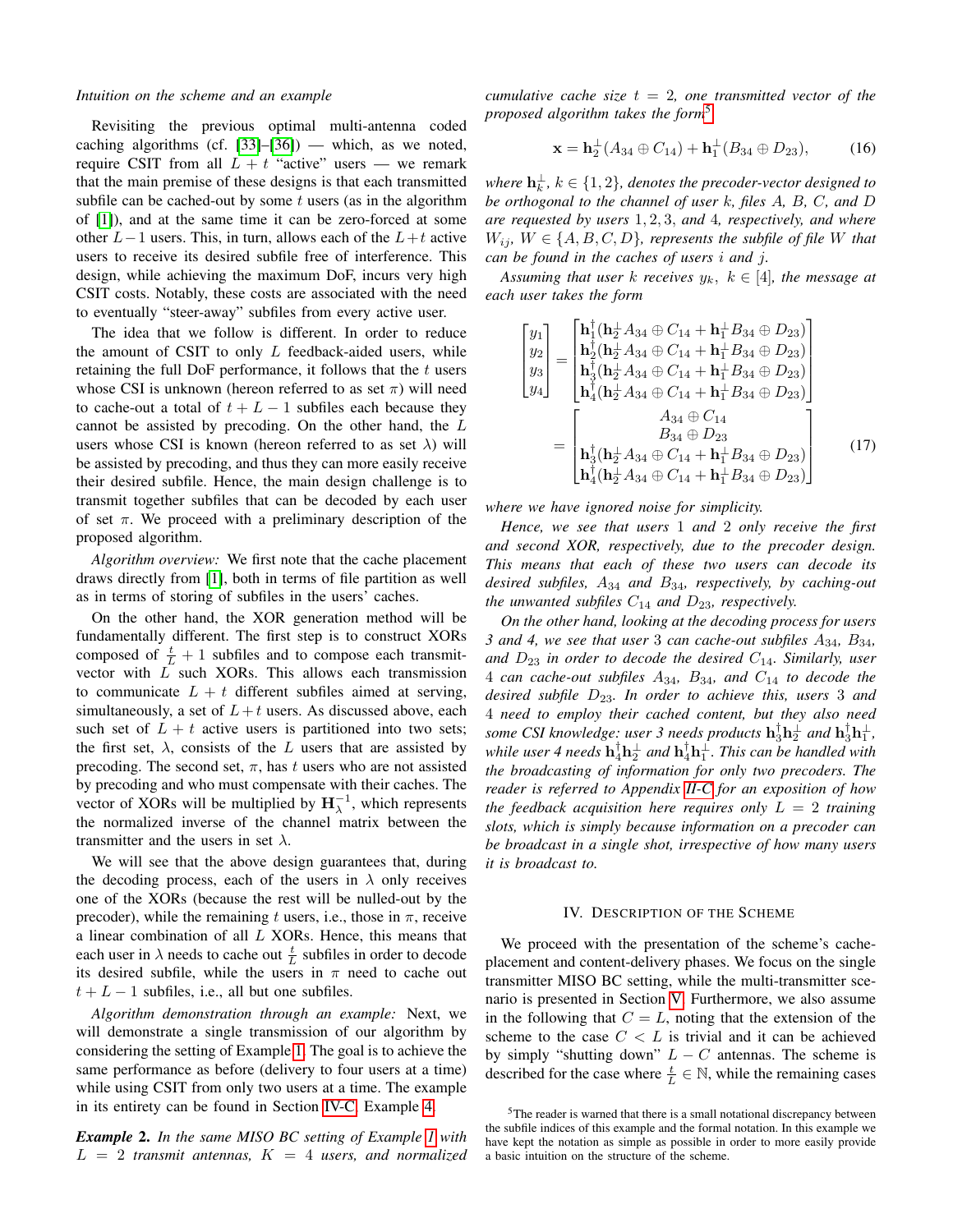can be achieved using memory sharing and, as shown in [\[39\]](#page-16-29), would incur a small DoF reduction<sup>[6](#page-5-0)</sup>.

Communication happens in two phases, namely the placement and the delivery phases. The placement phase is responsible for populating the caches of the users with content, while the delivery phase is responsible for communicating to the users their desired files. Further, we assume that each transmitted signal as described by our algorithm (cf. [\(25\)](#page-6-0)) either fits inside a single coherence period or requires multiple coherence periods to be successfully communicated.

*Precoder design:* For some user set  $\lambda \subset [K], |\lambda|$  = L, we denote as  $\mathbf{H}_{\lambda}^{-1}$  the normalized inverse of the  $L \times L$ channel matrix  $H_{\lambda}$  corresponding to the channel between the transmitter and the L users of set  $\lambda$ . Further, the  $\ell$ -th column of  $\mathbf{H}_{\lambda}^{-1}$ ,  $\ell \in [L]$ , is denoted by  $\mathbf{h}_{\lambda \setminus \lambda(\ell)}^{\perp}$  and describes a vector that is orthogonal to the channels of the users of set  $\lambda \setminus {\lambda(\ell)}$ . Hence, for an arbitrary user  $k \in [K]$  it holds

$$
\mathbf{h}_{k}^{\dagger} \cdot \mathbf{h}_{\lambda \setminus \lambda(\ell)}^{\perp} \begin{cases} = 0, & \text{if } k \in \lambda \setminus \lambda(\ell) \\ \neq 0, & \text{else.} \end{cases}
$$
(18)

# *A. Placement phase*

The placement phase is executed without knowledge of the number of transmit antennas, and without knowledge of CSI. The placement follows the original scheme in [\[1\]](#page-15-0) where each file  $W^{(n)}$ ,  $n \in [N]$ , is initially split into  $\binom{K}{t}$  subfiles

$$
W^{(n)} \to \left\{ W^{(n)}_{\tau}, \quad \tau \subset [K], \ |\tau| = t \right\},\tag{19}
$$

each indexed by a t-length set  $\tau \subset [K]$ , such that the cache of user  $k \in [K]$  takes the form

$$
\mathcal{Z}_k = \left\{ W_{\tau}^{(n)} : \forall \tau \ni k, |\tau| = t, \forall n \in [N] \right\}.
$$
 (20)

## *B. Delivery phase*

This phase begins with the request from each user of a single file from the library. To satisfy these demands, the transmitter will sequentially serve each one of the possible combinations of  $L + t$  users. The communication to a particular subset of  $L + t$  users is denoted as *transmission slot*.

The transmitter selects a subset of  $L + t$  users for each transmission slot. Specifically, these users are divided into set  $\lambda \subset [K], |\lambda| = L$ , who provide CSI, and set  $\pi \subset [K] \setminus$  $\lambda$ ,  $|\pi| = t$ , who need not provide CSI.

Upon notification of the requests  $\{W^{(d_k)}, k \in [K]\},$ and after the number of antennas is revealed to be  $L$ , each requested subfile  $W_{\tau}^{(d_k)}$  is further split twice as follows:

$$
W_{\tau}^{(d_k)} \rightarrow \{W_{\sigma,\tau}^{(d_k)}, \ \sigma \subseteq [K] \setminus (\tau \cup \{k\}), |\sigma| = L - 1\} \tag{21}
$$

$$
W_{\sigma,\tau}^{(d_k)} \to \{W_{\sigma,\tau}^{(r,d_k)}, \ r \in [L+t]\}.
$$
\n
$$
(22)
$$

Each subfile  $W_{\sigma,\tau}^{r,(d_k)}$  is uniquely characterized by 4 indices. Index  $\tau$  indicates the t users who have cached the subfile. Index  $\sigma$  indicates a set of  $L - 1$  users from which this subfile will be steered-away via precoding. Superscript  $r$  is used for symmetrization, as will become evident later on. Finally, recall that index  $d_k \in [N]$  corresponds to the file index of user k's demand.

In the following we describe how, for every transmission slot, the transmitter first creates a vector of L XORs, and then precodes each XOR with the appropriate precoder.

*a) Individual XOR design:* As previously mentioned, each transmitted XOR has  $t/L + 1$  recipients, which we refer to as set  $\mu$ . We recall that each subfile is cached at t receivers, and we consider the set  $\nu$  to be the set of  $t-t/L = t\frac{L-1}{L}$  users who have cached the set of files intended for users in set  $\mu$ . In particular, these two sets  $\mu, \nu \subset [K]$ , are disjoint  $(\mu \cap \nu = \emptyset)$ , and their sizes are  $|\mu| = \frac{t}{L} + 1$  and  $|\nu| = t \frac{L-1}{L}$  respectively. We also consider set  $\sigma \subseteq \overline{([K] \setminus (\mu \cup \nu)})$ ,  $|\sigma| = L - 1$ , which will be later chosen more carefully. With these in place, we construct XOR<sup>[7](#page-5-1)</sup>  $X^{\nu,\sigma}_{\mu}$  as

<span id="page-5-2"></span>
$$
X_{\mu}^{\nu,\sigma} = \bigoplus_{k \in \mu} W_{\sigma,(\nu \cup \mu) \setminus \{k\}}^{(d_k)} \tag{23}
$$

<span id="page-5-4"></span>which consists of  $\frac{t}{L} + 1$  subfiles, where

- each subfile in the XOR is requested by one user in  $\mu$ , and where
- all subfiles of the XOR are known by all users in  $\nu$ .

The set  $(\nu \cup \mu) \setminus \{k\}$  plays the role of  $\tau$  from the placement phase, as it describes the set of users that have this subfile (labeled by  $\tau$ ) in their cache, while set  $\sigma$  is a selected subset of  $L - 1$  users from set  $\lambda$ .

*Example* 3. *Let us consider the MISO BC with* L = 2 *transmit antennas,* K ≥ 6 *users and normalized cumulative cache size*  $t = 4$ *. Let the aforementioned sets be*  $\mu = \{1, 2, 3\}$ ,  $\nu =$  $\{4, 5\}$ *, and consider some arbitrary*  $\sigma \subseteq [K] \setminus \{1, 2, 3, 4, 5\}$ *,*  $|\sigma| = 1$ *. Then, the XOR of* [\(23\)](#page-5-2) *takes the form* 

$$
X_{123}^{45,\sigma} = W_{\sigma,2345}^{(d_1)} \oplus W_{\sigma,1345}^{(d_2)} \oplus W_{\sigma,1245}^{(d_3)}.
$$
 (24)

*As we have described before, this XOR delivers subfiles desired by all the users of set* µ*, while each element of the XOR is cached at all users of set* ν*. It is easy to see that users* 1, 2*, and* 3 *work in the traditional way to cache out the interfering subfiles in order to get their own desired subfile, such that for example user 1 caches out*  $W_{\sigma,1345}^{(d_2)} \oplus W_{\sigma,1245}^{(d_3)}$  to get its own  $W_{\sigma,2345}^{(d_1)}$ . In turn, users 4 and 5 are fully protected against this *entire undesired XOR because they have cached all 3 subfiles of this XOR. As a quick verification, we see that each index* τ *has size*  $|\tau| = t = 4$ *, which adheres to the available cache-size constraint as each file can be stored at exactly*  $t = 4$  *receivers.* 

<span id="page-5-3"></span>*b) Design of vector of XORs:* Equipped with the design of each individual XOR, the goal is to select  $L$  such XORs in order to communicate them in a single transmission slot.

<span id="page-5-0"></span><sup>&</sup>lt;sup>6</sup>This DoF reduction as a result of non-integer values of  $t/L$  has been calculated in [\[39\]](#page-16-29), and it is upper bounded by a multiplicative factor of 2 when  $L > t$  and by a multiplicative factor of 1.5 when  $L < t$ . Very recent efforts [\[41\]](#page-16-28), [\[60\]](#page-17-1), subsequent to our work, have addressed this memory sharing issue through new designs that are able to retain the same optimal DoF and desirable low feedback cost without being constrained on the choice of L.

<span id="page-5-1"></span><sup>&</sup>lt;sup>7</sup>In a small abuse of notation, we will henceforth refer to the segments of the original subfiles again as subfiles. We also note that, for clarity of exposition and to avoid many indices, index  $r$  of [\(22\)](#page-5-3) will henceforth be suppressed, and thus any  $W_{\sigma,\tau}^{(r,d_k)}$  will be denoted as  $W_{\sigma,\tau}^{(d_k)}$  unless r is explicitly needed.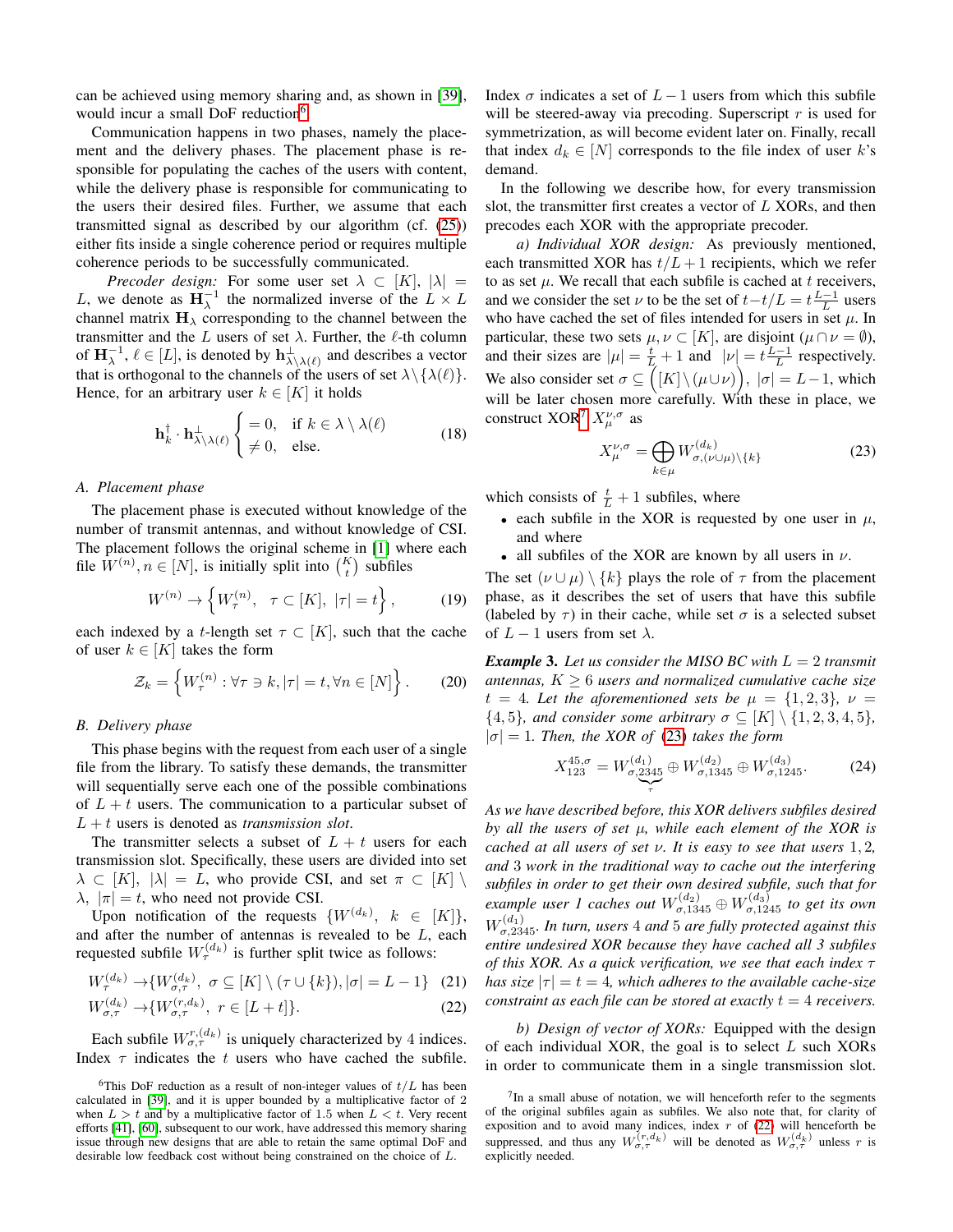Algorithm 1: Delivery Phase

<span id="page-6-1"></span>1 for  $\lambda \subset [K], |\lambda| = L$  *(precoded users in*  $\lambda$ *)* do 2 | Calculate  $\mathbf{H}_{\lambda}^{-1}$ 3 | for  $\pi \subseteq (K \setminus \lambda)$ ,  $|\pi| = t$  do 4 | Break  $\pi$  into some  $\phi_i$   $i \in [L] : |\phi_i| = \frac{t}{L}$ ,  $\bigcup_{i\in[L]}\phi_i=\pi, \ \phi_i\cap\phi_j=\emptyset, \forall i,j\in[L]$ 5 **for**  $s \in \{0, 1, ..., L-1\}$  do 6  $\vert \vert \vert v_i = ((s + i - 1) \mod L) + 1, i \in [L]$ 7 | | Transmit  $\mathbf{x}_{\lambda,\pi}^s = \mathbf{H}_\lambda^{-1}$  .  $\lceil$   $X^{\pi\setminus\phi_{v_1},\lambda\setminus\lambda(1)}_{\lambda(1)\sqcup\phi_{v}}$  $\lambda(1)\cup\phi_{v_1}$  $X^{\pi\setminus\phi_{v_2},\lambda\setminus\lambda(2)}_{\lambda(2)\sqcup\phi_{v_2}}$  $\lambda(2)\cup\phi_{v_2}$ . . .  $X^{\pi\setminus \phi_{v_L},\lambda\setminus \lambda(L)}_{\lambda(L)\cup \phi_{v_L}}$  $\lambda(L) \cup \phi_{v_L}$ 1 . (25)

Algorithm [1](#page-6-1) forms a set of  $L + t$  users and a set of L distinct such XORs to serve them with. Specifically, the steps that are followed are described below.

- In Step 1, a set  $\lambda$  of L users is chosen.
- In Step 2, a (ZF-type) precoder  $H_{\lambda}^{-1}$  is designed to spatially separate the L users in  $\lambda$ .
- In Step 3, another set  $\pi \subseteq [K] \setminus \lambda$  of t users is selected from the remaining users.

To construct the  $L$  XORs and to properly place them in the vector, the following steps take place.

- In Step 4, set  $\pi$  of t users is arbitrarily partitioned into L non-overlapping sets  $\phi_i$ ,  $i \in [L]$ , each having  $\frac{t}{L}$  users.
- Steps 5 and 6 are responsible for forming the  $L$  different sets  $\mu$  (cf. [\(23\)](#page-5-2)), where each such set  $\mu$  consists of  $\frac{t}{L} + 1$  users. Specifically, in every iteration of Step 5, the algorithm associates a user from set  $\lambda$  with some set  $\phi_{v_i}$ , in order to form set  $\mu$  and such that after L iterations each user from  $\lambda$  would be associated with every set  $\phi_{v_i}$ . For example, when  $s = 0$ , the first XOR of the vector will be intended for users in set  $\{\lambda(1)\}\cup \phi_1$  (while completely known by all users in  $\pi \backslash \phi_1$ , the second XOR will be intended for the users in the set  $\{\lambda(2)\}\cup \phi_2$ (while completely known by all users in  $\pi \setminus \phi_2$ ), and so on. Further, when  $s = 1$  the first XOR will be intended for users in  $\{\lambda(1)\}\cup \phi_2$  (while completely known by all users in  $\pi \setminus \phi_2$ , the second XOR will be for users in  $\{\lambda(2)\}\cup\phi_3$  (while completely known by all users in  $\pi \backslash \phi_3$ ), and so on. In particular, Step 5 (and the operation in Step 6, as shown in Algorithm [1\)](#page-6-1) allows us to iterate over all sets  $\phi_i$ , associating every time a distinct set  $\phi_i$ to a distinct user from group  $\lambda$ , until all users from set  $\lambda$  have been associated with all sets  $\phi_i$ . The verification that this association does not leave behind any subfiles is performed later on in this section.
- Then, in the last step (Step 7), the vector of the  $L$  XORs

is transmitted after being precoded by matrix  $H_{\lambda}^{-1}$ .

*c) Decoding at the users:* By the very nature of the XOR design, as seen in [\(23\)](#page-5-2), the vector of XORs we constructed in [\(25\)](#page-6-0) guarantees that the users in  $\lambda$  can decode the single XOR that they receive (recall that for such users, all other XORs are steered away due to ZF precoding) and can thus subsequently proceed to decode their own file through the use of their cached content. Further, the design guarantees that each user in  $\pi$  has cached all subfiles that are found in the entire vector, apart from its desired subfile. Benefitting from their receiver-side CSI (see Appendix [II-C\)](#page-13-0), the users of set  $\pi$  are provided with all the necessary CSI estimates, which allows for the decoding of the linear combination of the transmitted vector.

<span id="page-6-0"></span>To see the above more clearly, let us look at the signal received and the subsequent decoding process at some of the users. For some user  $\ell \in \lambda$ , the decoding process is simple. The received message takes the form

$$
y_{\ell} = \mathbf{h}_{\ell}^{\dagger} \mathbf{H}_{\lambda}^{-1} \begin{bmatrix} X_{\lambda(1)\cup\phi_{v_1}}^{\pi \backslash \phi_{v_1}, \lambda \backslash \lambda(1)} \\ X_{\lambda(1)\cup\phi_{v_2}}^{\pi \backslash \phi_{v_2}, \lambda \backslash \lambda(2)} \\ \vdots \\ X_{\lambda(L)\cup\phi_{v_L}}^{\pi \backslash \phi_{v_L}, \lambda \backslash \lambda(L)} \end{bmatrix} = X_{\{\ell\} \cup \phi_{v_k}}^{\pi \backslash \phi_{v_k}, \lambda \backslash \{\ell\}},
$$

where  $\phi_{v_k}$ ,  $k \in [L]$ , represents the subset of  $\pi$ , of size  $|\phi_{v_k}| = \frac{t}{L}$ , associated with  $\ell$  (Step 5 of Algorithm [1\)](#page-6-1). The selected precoders allow user  $\ell$  to receive only one of the XORs (cf. [\(26\)](#page-6-2)). Due to the design of this remaining XOR (see [\(23\)](#page-5-2)), all but one subfiles have been cached by user  $\ell$ , and thus the user can decode its desired subfile.

On the other hand, the decoding process at some user in set  $\pi$  requires, also, access to CSI. The received message at user  $p \in \pi$  takes the form

<span id="page-6-2"></span>
$$
y_p = \mathbf{h}_p^{\dagger} \mathbf{H}_{\lambda}^{-1} \begin{bmatrix} X_{\lambda(1)\cup\phi_{v_1}}^{\pi\backslash\phi_{v_1},\lambda\backslash\lambda(1)} \\ X_{\lambda(2)\cup\phi_{v_2}}^{\pi\backslash\phi_{v_2},\lambda\backslash\lambda(2)} \\ \vdots \\ X_{\lambda(L)\cup\phi_{v_L}}^{\pi\backslash\phi_{v_L},\lambda\backslash\lambda(L)} \end{bmatrix}
$$
(26)
$$
= \sum_{j=1}^{L} \mathbf{h}_p^{\dagger} \mathbf{h}_{\lambda\backslash\lambda(j)}^{\dagger} X_{\lambda(j)\cup\phi_{v_j}}^{\pi\backslash\phi_{v_j},\lambda\backslash\lambda(j)}.
$$
(27)

First, we observe that, due to the process described in Ap-pendix [II-C,](#page-13-0) user p has estimated all products  $\mathbf{h}_p^{\dagger} \mathbf{h}_{\lambda \setminus \{\ell\}}^{\perp}$ ,  $\forall \ell \in$  $\lambda$ , that appear in [\(27\)](#page-6-3). Then, by taking account of the fact that  $\phi_{v_i} \cap \phi_{v_j} = \emptyset$  if  $i \neq j$ , we can see that user p belongs to one of the sets  $\phi_{v_i} \subset \pi$ . This means that user p has stored the content of all but one XORs (see [\(23\)](#page-5-2)) and can thus remove them from [\(27\)](#page-6-3). By removing the  $L - 1$  known XORs, the remaining message at user  $p$  is

<span id="page-6-3"></span>
$$
\mathbf{h}_p^{\dagger} \mathbf{h}_{\lambda \setminus \lambda(j)}^{\perp} X_{\lambda(j) \cup \phi_{v_j}}^{\pi \setminus \phi_{v_j}, \lambda \setminus \lambda(j)} \tag{28}
$$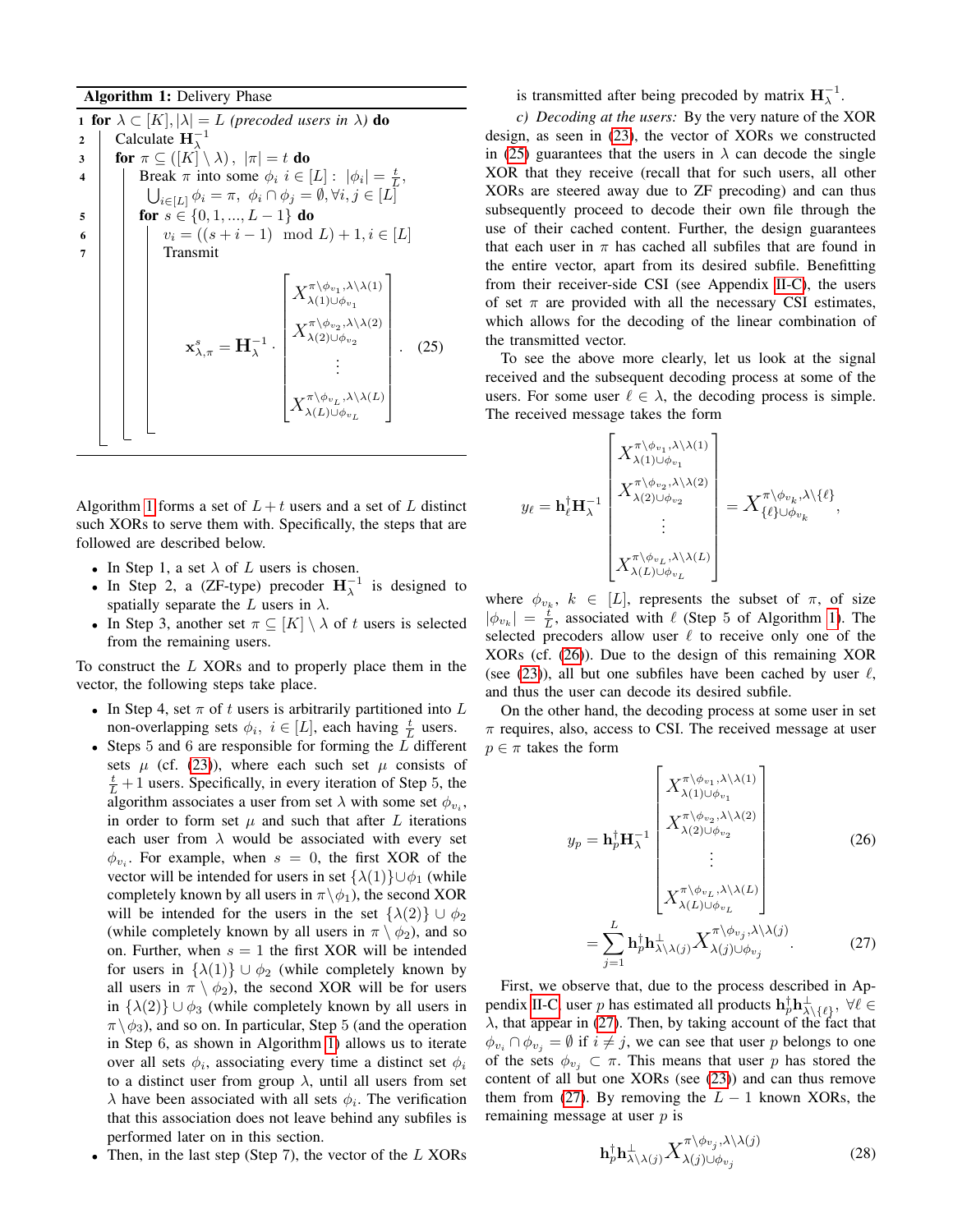where  $\phi_{v_i} \ni p$ . Due to its structure (cf. [\(23\)](#page-5-2)), the XOR can be successfully used by user  $p$  to decode its own desired message.

#### <span id="page-7-1"></span>*C. Evaluating the scheme's performance*

In order to calculate the achievable DoF of the proposed scheme, we begin by showing that each desired subfile of set  $\{W_{\sigma,\tau}^{r,(d_k)}\}_{r=1}^{L+t}$  is transmitted exactly once. Since each such collection of subfiles has the same sub-indices, it follows that there is no need to distinguish between them, as long as each appears exactly once.

*a) Each desired subfile is transmitted exactly once:* For any arbitrary subfile  $W_{\sigma,\tau}^{(d_k)}$ , the labeling  $(\sigma,\tau,k)$  defines the set of active users  $\lambda \cup \pi = \sigma \cup \tau \cup \{k\}$ . Let us recall that  $\lambda \cap \pi = \emptyset$ ,  $\sigma \cap \tau = \emptyset$ , that  $\sigma \subset \lambda$  and that  $|\sigma| = L - 1$ ,  $|\lambda| = L$ ,  $|\pi| = |\tau| = t$ . For our fixed  $\sigma, \tau, k$ , let us consider the two complementary cases; case i)  $k \in \lambda$ , and case ii)  $k \notin \lambda$ .

In case i),  $\lambda = \sigma \cup \{k\}$ , since  $\tau \cap \lambda = \emptyset$ . Moreover,

$$
\pi = (\sigma \cup \tau \cup \{k\}) \setminus \lambda = \tau
$$

means that a fixed  $(\sigma, \tau, k)$  corresponds to a single  $(\lambda, \pi)$ . For any fixed  $(\lambda, \pi)$  in Algorithm [1,](#page-6-1) Step 5 iterates L times, thus identifying L specific component subfiles which are defined by the same  $(\sigma, \tau, k)$  and therefore can be differentiated by L different  $r \in [t+L]$ ; these L component subfiles of  $W_{\sigma,\tau}^{(d_k)}$ will appear in transmissions  $\mathbf{x}_{\lambda,\pi}^s$ ,  $s = 0, 1, \dots, L - 1$ .

In case ii), the fact that  $k \notin \lambda$  implies that for a given  $(\sigma, \tau, k)$  (which also defines the set of active users) there can be t different sets  $\lambda$  which take the form

$$
\lambda = \sigma \cup \{\tau(i)\}, \quad i \in [t].
$$

This means that any fixed triplet  $(\sigma, \tau, k)$  corresponds to t different possible sets  $\lambda$ . Since for a fixed  $(\sigma, \tau, k)$ , the union of  $\lambda \cup \pi$  is fixed, we can conclude that each fixed  $(\sigma, \tau, k)$  is associated to t different pairs  $(\lambda, \pi)$ .

Now, having chosen a specific pair  $(\lambda, \pi)$ , where we remind that  $k \in \pi$ , we can see from Step 5 of Algorithm [1](#page-6-1) that user k should belong to exactly one set  $\phi_{v_i}$ ,  $i \in [L]$ . Let that set be  $\phi_{v_j}$ . This means that from all L transmissions of Step 5, a component subfile of the form  $W_{\sigma,\tau}^{(d_k)}$  will be transmitted in exactly one transmission, and in particular, in the single transmission which includes XOR

$$
X_{\tau(i)\cup\phi_{v_j}}^{\pi\setminus\phi_{v_j},\sigma}.
$$

In total, for all the different  $(\lambda, \pi)$  sets, subfile  $W_{\sigma,\tau}^{(d_k)}$  will be transmitted  $L + t$  times. Finally, since we showed that an arbitrary subfile,  $W_{\sigma,\tau}^{(d_k)}$ , will be transmitted exactly  $L+t$  times, this implies that all subfiles of interest will be transmitted once we go over all possible  $\lambda$ ,  $\pi$  sets.

*b) DoF calculation:* The resulting DoF can now easily be seen to be  $L + t$ , simply because each transmission slot includes  $L + t$  different subfiles, and because each file was indeed transmitted exactly once. A quick verification, accounting for the subpacketization

$$
S_L = {K \choose t} {K-t-1 \choose L-1} (L+t),
$$

and accounting for the number of iterations in each step, tells us that the worst-case delivery time takes the form

$$
\mathcal{T}_L(t) = \frac{\overbrace{\begin{pmatrix} K \\ L \end{pmatrix}}^{\text{Step 1}} \overbrace{\begin{pmatrix} K - L \\ t \end{pmatrix}}^{\text{Step 3}} \cdot \overbrace{\begin{pmatrix} L \\ L \end{pmatrix}}^{\text{Step 5}} = \frac{K - t}{L + t}, \quad (29)
$$

which in turn directly implies a DoF of

$$
\mathcal{D}_L(t) = \frac{K(1-\gamma)}{\mathcal{T}_L(t)} = L + t
$$

which is achieved with CSI from only  $C = L$  users per transmission.  $\Box$ 

To illustrate the above algorithm, we proceed to present the delivery phase for the setting of Example [2.](#page-4-2)

<span id="page-7-2"></span>*Example* 4 (Example of scheme). *Consider a transmitter with*  $L = 2$  *antennas, serving*  $K = 4$  *users with normalized cumulative cache size*  $t = 2$ *. Each file is split into* 

S<sup>L</sup> = r z }| { (t + L) σ z }| { K − t − 1 L − 1 τ z }| { K t = 24

subfiles. The  $\binom{K}{L}\binom{K-L}{t}L = 12$  *transmission slots that satisfy all the users' requests are*

$$
\begin{aligned} &\mathbf{x}^{1}_{12,34}=\mathbf{H}_{12}^{-1}\begin{bmatrix} A^{(1)}_{2,34}\oplus C^{(1)}_{2,14} \\ B^{(1)}_{1,34}\oplus D^{(1)}_{1,23} \end{bmatrix}, \mathbf{x}^{2}_{12,34}=\mathbf{H}_{12}^{-1}\begin{bmatrix} A^{(2)}_{2,34}\oplus D^{(1)}_{2,13} \\ B^{(2)}_{1,34}\oplus C^{(1)}_{1,24} \end{bmatrix}\\ &\mathbf{x}^{1}_{34,12}=\mathbf{H}_{34}^{-1}\begin{bmatrix} B^{(1)}_{4,13}\oplus C^{(1)}_{4,12} \\ A^{(1)}_{3,24}\oplus D^{(1)}_{3,12} \end{bmatrix}, \mathbf{x}^{2}_{34,12}=\mathbf{H}_{34}^{-1}\begin{bmatrix} A^{(1)}_{4,23}\oplus C^{(2)}_{4,12} \\ B^{(1)}_{3,14}\oplus D^{(2)}_{3,12} \end{bmatrix}\\ &\mathbf{x}^{1}_{24,13}=\mathbf{H}_{24}^{-1}\begin{bmatrix} A^{(2)}_{4,23}\oplus B^{(2)}_{4,13} \\ C^{(2)}_{2,14}\oplus D^{(2)}_{2,13} \end{bmatrix}, \mathbf{x}^{2}_{24,13}=\mathbf{H}_{24}^{-1}\begin{bmatrix} B^{(3)}_{4,13}\oplus C^{(3)}_{4,12} \\ A^{(3)}_{2,34}\oplus D^{(3)}_{2,13} \end{bmatrix}\\ &\mathbf{x}^{1}_{13,24}=\mathbf{H}_{13}^{-1}\begin{bmatrix} A^{(2)}_{3,24}\oplus B^{(2)}_{3,14} \\ C^{(2)}_{1,24}\oplus D^{(2)}_{1,23} \end{bmatrix}, \mathbf{x}^{2}_{13,24}=\mathbf{H}_{13}^{-1}\begin{bmatrix} A^{(3)}_{3,24}\oplus D^{(2)}_{3,12} \\ B^{(3)}_{1,34}\oplus C^{(3)}_{1,24} \end{bmatrix}\\ &\mathbf{x}^{1}_{14,23}=\mathbf{H}_{14}^{-1}\begin{bmatrix} A^{(3)}_{4,23}\oplus B^{(4)}_{4,13} \\ D^{(3)}_{
$$

*As we see, the delay is*  $\mathcal{T}_2 = \frac{12}{24} = \frac{1}{2}$  *and the DoF is*  $\mathcal{D}_2 =$  $K(1-\gamma)$  $\frac{1-\gamma}{T_2}$  = 4. This performance is optimal.

# <span id="page-7-0"></span>V. EXTENSION TO THE MULTI-TRANSMITTER ENVIRONMENT

We now consider the multiple-transmitter case, where each of the  $K_T$  transmitters is equipped with  $L_T \geq 1$  antennas, and each has a cache capacity equal to a fraction  $\gamma_T \in [1/K_T, 1]$ of the library, such that the transmitter-side normalized cumulative cache size is  $t_T = K_T \gamma_T$ . As we have seen, by denoting  $L \triangleq L_T t_T$  we can draw a direct comparison between the two settings (the cache-aided MISO BC, and the corresponding cache-aided multi-transmitter setting) showing that they share the same DoF performance  $\mathcal{D}_L(t, C) = t + C$ , under the same feedback requirement C.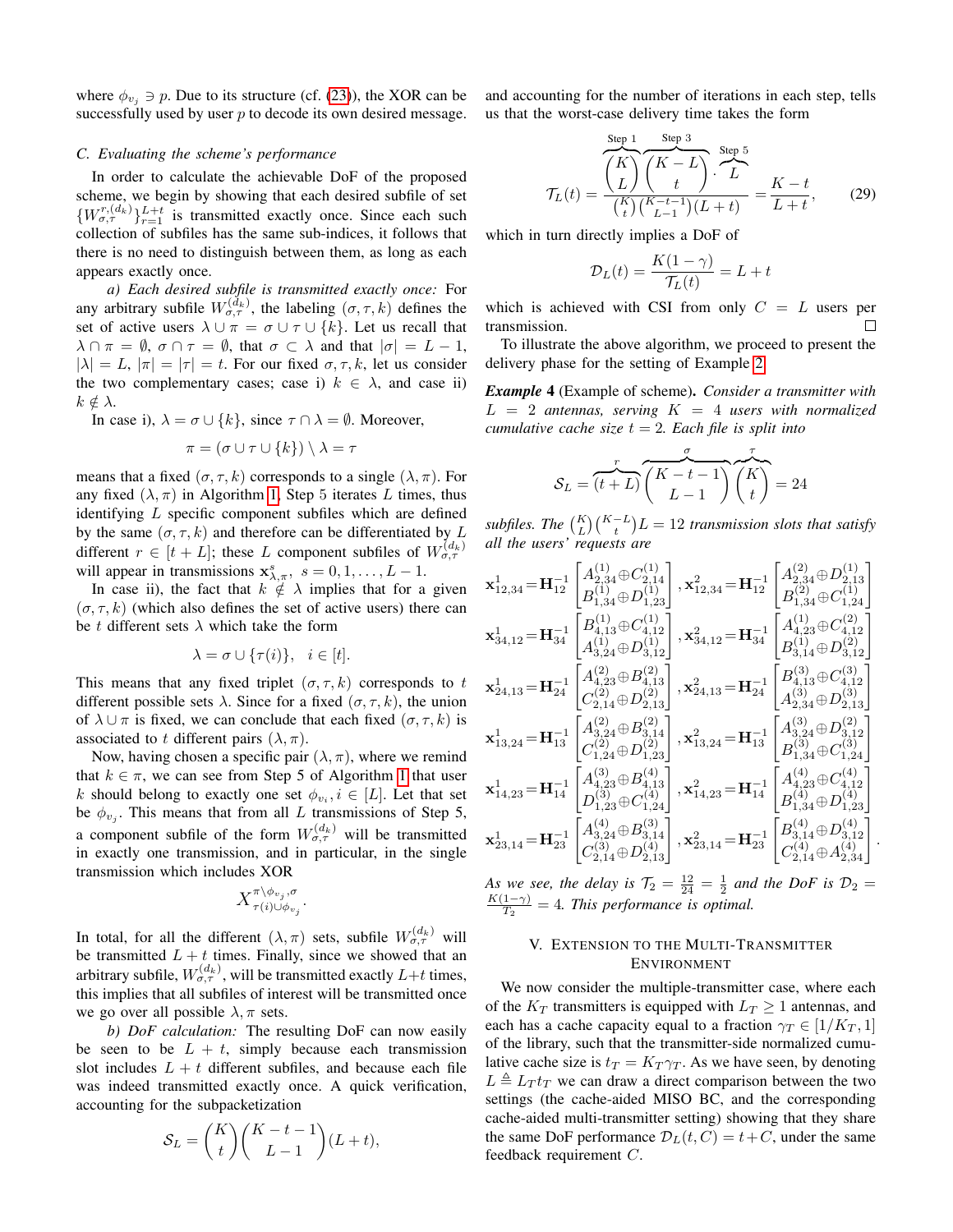The scheme for the multi-transmitter setting closely resembles the scheme presented in Algorithm [1,](#page-6-1) with the difference being that precoding vectors  $\mathbf{h}^{\perp}_{\lambda \setminus {\lambda(\ell)}}$  are formed in a distributed manner. In particular, for each transmitted subfile, the  $t_T$  transmitters who have access to that subfile must cooperate to form (each using its own  $L_T$  antennas) a distributed precoder vector of length L, which possesses the attributes described in [\(18\)](#page-5-4). The only modification to Algorithm [1](#page-6-1) is in the precoder design (Step 2) where the transmission vector (cf. [\(25\)](#page-6-0)) now takes the form

$$
\mathbf{x}_{\lambda,\pi}^s = \sum_{\ell=1}^L \sum_{k \in \{\lambda(\ell)\} \cup \phi_{u_\ell}} \mathbf{h}_{\lambda \setminus \{\lambda(\ell)\}}^{\perp} W_{\{\lambda(\ell)\} \cup \pi \setminus \{k\}}^{(d_k)}.
$$
 (30)

It is important to notice that for a specific  $\ell \in [L]$ , the respective precoder vector  $\mathbf{h}_{\lambda \setminus {\{\lambda(\ell)\}}}^{\perp}$  is designed at the  $t_T = \frac{L}{L_T}$ transmitters which have stored subfile  $W^{(d_k)}_{\{\lambda(\ell)\}\cup\pi\setminus\{k\}}$ . This further means that the precoding vectors  $h^{\perp}_{\lambda \setminus {\{\lambda(\ell)\}}}$  are subfiledependent and thus potentially different.

*Placement at the transmitters:* To guarantee that each subfile is stored at exactly  $t_T$  transmitters, we use the approach of [\[39\]](#page-16-29) which does not require an increase of the subpacketization, and which we include here for completeness. The placement algorithm starts from the first transmitter and caches the first  $M_T = \gamma_T N$  files in their entirety, while the second transmitter caches the next set of  $M_T$  files, and so on. Specifically, transmitter  $k_T \in [K_T]$  caches

$$
\mathcal{Z}_{k_T}^{\text{Tx}} = \{W^{(n)}, \quad n \in \{1 + (k_T - 1)M_T, ..., k_T M_T\}\},\tag{31}
$$

where we note that the index of each file is calculated using the modulo operation, i.e., each file index  $n \in [N]$  appearing in [\(31\)](#page-8-2) takes the form  $n = (n - 1) \mod(N) + 1$ . All the other steps remain the same.

#### VI. CONVERSE

<span id="page-8-1"></span>In this section, we prove the converse part of Theorem [2,](#page-3-2) corresponding to the multi-transmitter environment, and, by extension, the converse part of Theorem [1,](#page-3-1) which can be deduced by setting the problem parameters as  $K_T = 1$ ,  $L_T = L$ , and  $t_T = 1$ .

The bound draws partly from [\[34\]](#page-16-12), mainly for the initial steps, but we introduce new ideas that allow us to capture the CSI-availability effect as well as to introduce a new bounding solution for the optimization problem that directly tightens the converse. Similarly to [\[34\]](#page-16-12), we are constrained to i) placement done under the assumption of uncoded prefetching, and ii) linear delivery schemes that have the one-shot property, where no data is transmitted more than once.

Specifically, the steps that we implement to prove the converse part of Theorem [2](#page-3-2) are as follows:

- 1) We bound the number of messages that can be simultaneously transmitted under feedback constraints.
- 2) We rewrite the problem as an integer optimization problem that seeks to minimize the delivery time for a given prefetching policy and file demand vector.
- 3) We obtain a novel solution of the optimization problem by leveraging the cache-size constraints and the convexity of the problem.

The second step, i.e., the formulation of the optimization problem, follows from [\[34,](#page-16-12) Sections V.B, V.C], and we include it here for completeness. On the other hand, the novelty lies on the first and the third steps, which are instrumental in obtaining the converse.

We begin by introducing some additional definitions and notation. In the following, we consider a slightly different channel model with respect to the one described in Section [II](#page-2-0) for the achievable scheme. Let us remark that these modifications do not impact our results, and indeed they are irrelevant for the description of the achievable scheme. On this basis, we have omitted these considerations before for the sake of clarity, and they are incorporated only in this section.

## <span id="page-8-0"></span>*A. Preliminary definitions*

We denote the superset of all the sets of caches at the users as  $\zeta^{Rx}$ , such that  $\zeta^{Rx} \triangleq \{Z_1, \ldots, Z_K\}$ . Similarly, the superset of cached content stored at the transmitters is denoted by  $\zeta^{Tx} \triangleq \{Z_1^{Tx}, \ldots, Z_{K_T}^{Tx}\}\.$  We consider that every file  $W^{(n)}$  in the library F is divided into F packets,  $\{W^{(n),f}\}_{f=1}^F$ , each of size  $B$  bits. The caching is done at the level of packets and we do not allow breaking the packets into smaller sub-packets<sup>[8](#page-8-3)</sup>. As is standard, we consider that the transmitters encode each packet  $W^{(d_k),f}$  into a coded packet<sup>[9](#page-8-4)</sup>  $\tilde{W}^{(d_k)}_s \triangleq g(W^{(d_k)}_s)$  of  $\tilde{B}$  complex symbols using a random Gaussian coding scheme  $g: \mathbb{F}_2^B \to \mathbb{C}^B$  of rate  $\log P + o(\log P)$ . We introduce in the following some definitions that are instrumental to the proof.

<span id="page-8-2"></span>Definition 2 (Communication Block). *A Communication Block is defined as the time required to transmit a packet which has size equal to the atomic unit — to a single user, in the absence of caching and of interference. A block consists* of  $\frac{\tilde{B}}{\log P}$  time instants.

Hence, for a certain demand vector d, we consider that the transmission lasts for a set  $\beta$  of communication blocks, where each block  $b \in \beta$  has duration B time slots. During a given communication block b, the transmitters send a set of packets, denoted as  $\rho_b$ , to a subset of users  $\kappa_b \subseteq [K]$  such that every user in  $\kappa_b$  desires only one packet from  $\rho_b$ . The file requested by user k is denoted as  $W^{(d_k)}$ , and the specific packet of  $W^{(d_k)}$  that is transmitted in this communication block is denoted as  $W^{(d_k),f_k}$ . Note that, for the sake of readability, we omit the reference to the specific communication block in which the packet is scheduled. Thus, the set of transmitted packets is explicitly given by  $\rho_b = \left\{ W^{(d_k),f_k} \right\}_{k \in \kappa_b}$ ,  $f_k \in [F]$ ,  $d_k \in [N]$ . Furthermore, the transmitters must transmit every packet of the file  $W^{(d_k)}$  that is not cached by user k throughout the  $|\beta|$  communication blocks. The transmission will last until all the required packets are correctly received.

The goal of the converse is to bound the minimum number of communication blocks required to transmit the demanded

<span id="page-8-3"></span><sup>8</sup>Packets are considered to be the atomic unit of size in place of bits, such that they are big enough for the laws of Shannon to apply and the probability of decoding error to vanish as  $B$  increases [\[34\]](#page-16-12), [\[48\]](#page-16-21). Regarding the description of the achievable scheme in Section [IV,](#page-4-0) it can be assumed, without loss of generality, that  $F$  is an integer multiple of the number of subfiles.

<span id="page-8-4"></span><sup>&</sup>lt;sup>9</sup>Here, "coded" refers to the channel coding strategy, and should not be confused with coded prefetching, which is not considered in this paper.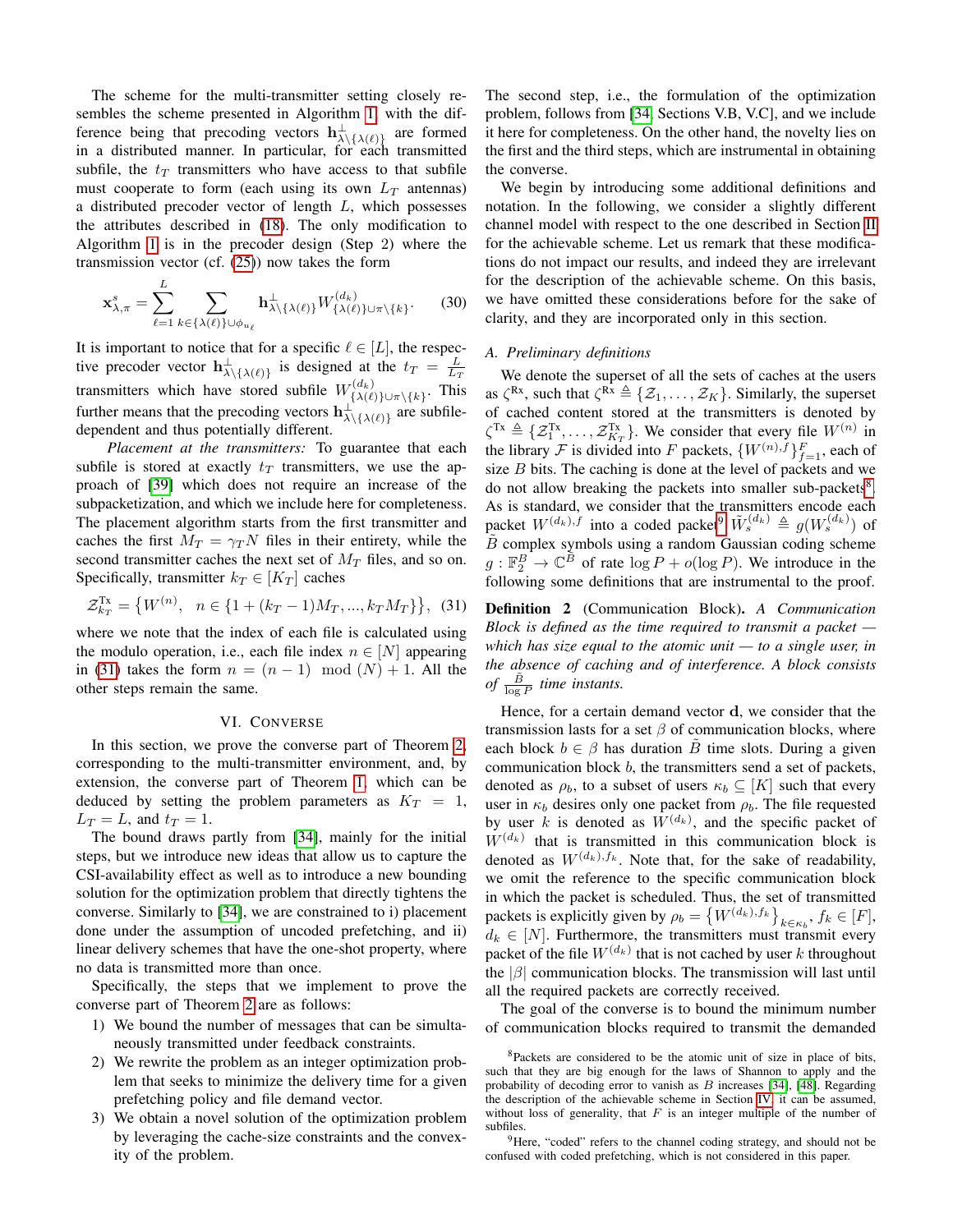files  $\{W^{(d_1)}, \ldots, W^{(d_K)}\}$  assuming the worst-case demand vectors. To this end, we first consider the optimal delivery time for a given placement. Specifically, for a given prefetching policy ( $\zeta^{Tx}$ ,  $\zeta^{Rx}$ ), the minimum one-shot linear delivery time achievable for the worst-case demand is defined as

$$
\mathcal{T}(\zeta^{\text{Tx}}, \zeta^{\text{Rx}}) \triangleq \sup_{\{d_1, \dots, d_K\}} \inf_{\substack{\beta \\ \{\rho_b\}_{b \in \beta}}} \frac{1}{F} |\beta|.
$$
 (32)

Note that the delivery time is normalized with respect to the file-size, such that a single unit of the delivery time corresponds to  $F$  communication blocks. By the same token, we can define the worst-case optimal delivery time as follows.

<span id="page-9-1"></span>Definition 3 (Worst-case Delivery Time). *In a* K*-user fullyconnected wireless network with*  $K_T$  *transmitters, with*  $L_T$ *antennas per transmitter, with normalized cumulative cache size*  $t_T$  *at the transmitters side and*  $t$  *at the receivers side, and upon defining*  $L = L_T t_T$ *, the worst-case optimal delivery time is defined as the minimum achievable one-shot linear delivery time over all caching realizations:*

$$
\mathcal{T}_L^{\star}(t) \triangleq \inf_{\zeta^{Tx}, \zeta^{Rx}} \mathcal{T}(\zeta^{Tx}, \zeta^{Rx}). \tag{33}
$$

Further, we define the optimal (one-shot linear) DoF using the previous definition.

<span id="page-9-0"></span>Definition 4 (Optimal Degrees-of-Freedom). *In the cacheaided network of Definition [3,](#page-9-1) the optimal one-shot linear DoF performance takes the form*

$$
\mathcal{D}_L^{\star}(t) \triangleq \frac{K(1-\gamma)}{\mathcal{T}_L^{\star}(t)}.\tag{34}
$$

We recall that we seek to minimize the delivery time (or, equivalently, maximize the DoF performance) under constrained feedback resources where, in each communication block, the transmitters acquire feedback only for a subset of C users in total. Let us consider a particular communication block b. We denote the set of users for which there exists CSIT at communication block b as  $\eta_b$ ,  $\eta_b \subseteq \kappa_b$ ,  $|\eta_b| = C$ , and its complementary set as  $\eta_b^c \triangleq \kappa_b \backslash \eta_b$ . Furthermore, we denote the sets of transmitters and receivers who have cached the packet  $W^{(d_k),f_k}$  intended to receiver k as  $\epsilon_k$  and  $\delta_k$ , respectively.

For some set  $\alpha$ , the indicator function is denoted by  $\mathbb{1}_{\alpha}(k)$ , such that  $\mathbb{1}_{\alpha}(k) = 1$  if  $k \in \alpha$  and 0 otherwise. Accordingly, we introduce

$$
C'_{k} \triangleq C + \mathbb{1}_{\eta_{b}^{\mathsf{c}}}(k), \quad \forall k \in \kappa_{b}, \tag{35}
$$

such that  $C'_k = C$  if  $k \in \eta_b$  and  $C'_k = C + 1$  if  $k \notin \eta_b$ . We will also use

$$
L_k \triangleq \min(C'_k, L_T|\epsilon_k|),\tag{36}
$$

such that  $L_k$  represents the minimum between the number of transmit antennas that have cached the packet intended to receiver k  $(W^{(d_k),f_k})$  and the number of users for which there is CSIT available excluding user  $k$ . In other words,  $C'_{k}$  indicates the number of users for which the transmitters can use the CSIT so as to benefit from spatial multiplexing for packet  $W^{(d_k),f_k}$ . Further, we introduce the following definition.

Definition 5 (Packet Order). *A packet is said to be of "*order (u, v)*" if it is stored in the cache of* u *different transmitters and* v *different users.*

# <span id="page-9-5"></span>*B. Bounding the number of simultaneous packets*

Now, we aim to bound the number of users that can be simultaneously served during a given communication block. This bound is presented in the following lemma.

<span id="page-9-3"></span>Lemma 1. *Let us consider a single communication block*  $b \in \beta$ , where each packet of set  $\rho_b$  *is scheduled to be simultaneously transmitted to one of the users of set*  $\kappa_b$ *, such that*  $|\rho_b| = |\kappa_b| = K_b$ . Assume that each transmitter has only *access to the CSIT of every user of set*  $\eta_b \subseteq \kappa_b$ ,  $|\eta_b| = C$ *, and that for every user*  $k, k \in \kappa_b$ *, the set of users that have cached the packet intended to user* k *is given by*  $\delta_k$ *. For each intended packet to be successfully decoded at the appropriate receiver, the number of simultaneously transmitted packets must satisfy*

$$
K_b \le \min_{k \in \kappa_b} \left( L_k + |\delta_k| \right). \tag{37}
$$

<span id="page-9-2"></span> $\Box$ 

*Proof.* The proof is relegated to Appendix [I.](#page-11-1)

<span id="page-9-4"></span>Corollary 2. *Consider some communication block* b*. A packet of order* (u, v) *can be simultaneously transmitted with* at most  $min(C, L_T u) + v - 1$  *other packets of the same order in order to be successfully decoded.*

*Proof.* The proof follows directly after substituting  $|\delta_k|$  for v and  $|\epsilon_k|$  for u in [\(37\)](#page-9-2) of Lemma [1](#page-9-3) for every  $k \in \kappa_b$ . Therefore, we obtain that

$$
K_b \leq \min_{k \in \kappa_b} \min(C'_k, L_T u) + v = \min(C, L_T u) + v,
$$
  
which proves Corollary 2.

Next, we present the definition of the *feasible set of packets*, which is based on Lemma [1.](#page-9-3)

<span id="page-9-7"></span>Definition 6 (Feasible Sets). *Let a communication block* b *be characterized by the set*  $\rho_b$  *of packets to be transmitted, by the set*  $κ<sub>b</sub>$  *of users for whom the packets are intended, and by the set*  $\eta_b$  *of users for whom there is CSIT. A set of packets* ρ<sup>b</sup> *selected to be transmitted at communication block* b *is said to be* feasible *if it satisfies* [\(37\)](#page-9-2) *in Lemma [1,](#page-9-3) i.e., if for every*  $k \in \kappa_b$  *it holds that* 

$$
K_b \le L_k + |\delta_k|.\tag{38}
$$

<span id="page-9-6"></span>Consider a subset of users  $\delta \subseteq [K]$  and a subset of transmitters  $\epsilon \subseteq [K_T]$ . We define

$$
\omega_{\epsilon,\delta}^{(n)} \triangleq \bigcap_{\substack{f \in [F] \\ e \in \epsilon, c \in \delta}} \{W^{(n),f} \cap \mathcal{Z}_e^{\text{Tx}} \cap \mathcal{Z}_c\} \tag{39}
$$

to be the set of packets of file  $W^{(n)}$ ,  $n \in [N]$ , that are exclusively stored in the caches of the transmitters in  $\epsilon$  and the users in  $\delta$ . Further, the number of packets in the set  $\omega_{\epsilon \delta}^{(n)}$  $\epsilon, \delta$ is denoted by  $a_{\epsilon,\delta}^{(n)}$ .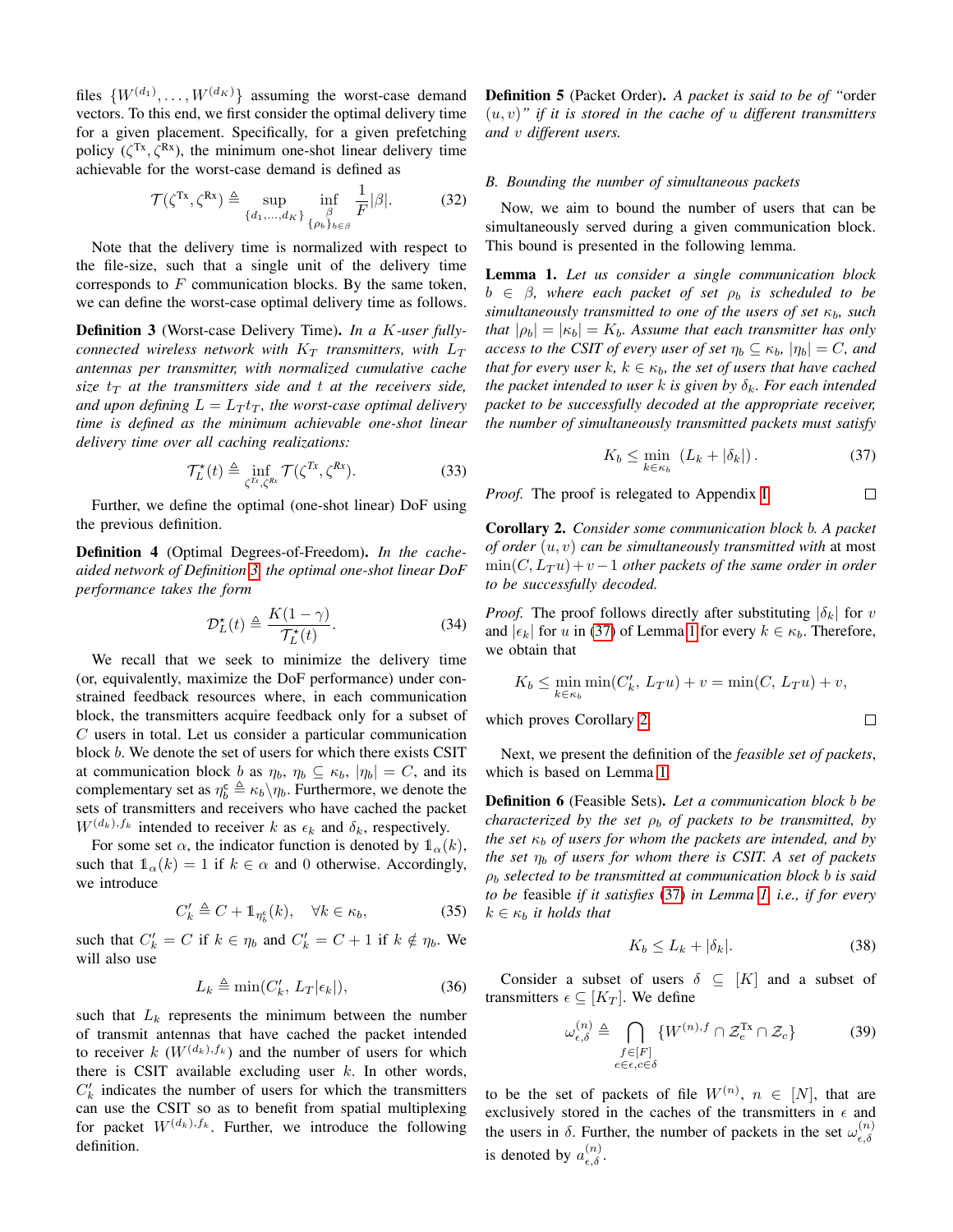# *C. Lower-bound on the number of communication blocks*

In this section, we lower-bound the number of communication blocks that are required for a successful transmission. This lower bound is based on a linear program that was first stated in [\[34\]](#page-16-12). The formulation of the linear program matches that of [\[34\]](#page-16-12), and it is presented in Appendix [II-A](#page-13-1) for completeness.

Let us consider first a given demand vector d and cacheplacement strategies  $\zeta^{Tx}$ ,  $\zeta^{Rx}$ . The minimum number of communication blocks  $|\beta|$  required to successfully transmit all the requested files in d for the specific strategies  $\zeta^{Tx}$ ,  $\zeta^{Rx}$ is denoted as  $T^{\star}_{\beta}(\zeta^{Tx}, \zeta^{Rx}, d)$  and is rigorously defined in Appendix [II-A.](#page-13-1)

We are interested in lower-bounding the value of  $T^{\star}_{\beta}(\zeta^{Tx}, \zeta^{Rx}, \mathbf{d})$  for any worst-case demand **d**. As shown in [\[34\]](#page-16-12) (see also [\[5\]](#page-15-4), [\[48\]](#page-16-21)), the solution to the optimization problem can be lower-bounded by averaging over all the possible permutations of the demand vector d. Hence, for a given cache-placement strategy  $\zeta^{Tx}$ ,  $\zeta^{Rx}$ , let us define

$$
\bar{T}_{\beta}^{\star}(\zeta^{\text{Tx}}, \zeta^{\text{Rx}}) \triangleq \frac{1}{|\psi(N, K)|} \sum_{\mathbf{d} \in \psi(N, K)} T_{\beta}^{\star}(\zeta^{\text{Tx}}, \zeta^{\text{Rx}}, \mathbf{d}) \quad (40)
$$

to be the average number of required communication blocks over the set of all possible worst-case demand-vectors d. In the above,  $\psi(N, K)$  denotes the set of all K-permutations of the library files (N indices), and recall that  $|\psi(N, K)| = \frac{N!}{(N-K)!}$ .

We focus now on lower-bounding  $\bar{T}_{\beta}^{\star}(\zeta^{Tx}, \zeta^{Rx})$ . Recalling Corollary [2,](#page-9-4) a packet of order  $(u, v)$  can be scheduled with at most  $min(L_T u, C) + v - 1$  packets of the same order. Consequently, for any  $\epsilon \subseteq [K_T]$ ,  $\delta \subseteq [K]$ , such that  $|\epsilon| = u$ and  $|\delta| = v$ , the maximum possible DoF for any packet in any set  $\omega_{\epsilon,\delta}^{(n)}$ ,  $n \in [N]$ , is min  $(\min(L_T u, C) + v, K)$ . From this bound over the maximum DoF, we can bound the minimum number of communication blocks needed for a specific demand and cache-placement strategy. Specifically, let us first note that, in order to transmit all the packets in a set  $\omega_{\epsilon,\delta}^{(d_j)}$  satisfying that  $|\epsilon| = u$  and  $|\delta| = v$ , we need at least  $a_{\epsilon,\delta}^{(d_j)}/\text{min}(\text{min}(C, L_T u) + v, K)$  communication blocks. Upon defining

$$
g_{u,v} \triangleq \min(C, L_T u) + v \tag{41}
$$

for the sake of compactness, we obtain the lower bound

$$
T_{\beta}^{\star}(\zeta^{\mathrm{Tx}}, \zeta^{\mathrm{Rx}}, \mathbf{d}) \ge \sum_{v=0}^{K} \sum_{u=1}^{K_{T}} \sum_{\substack{j=1 \ \epsilon \subseteq [K_{T}]}} \sum_{\substack{\delta \subseteq [K] \\ |\delta| = u}} \frac{a_{\epsilon, \delta}^{(d_{j})}}{g_{u, v}}.
$$
 (42)

Incorporating [\(42\)](#page-10-0) in [\(40\)](#page-10-1) yields

$$
\bar{T}_{\beta}^{\star}(\zeta^{\mathsf{Tx}}, \zeta^{\mathsf{Rx}}) \ge \sum_{\mathbf{d} \in \psi(N, K)} \frac{1}{|\psi(N, K)|} \times \left( \sum_{v=0}^{K} \sum_{u=1}^{K} \sum_{\substack{j=1 \ \epsilon \subseteq [K_T] \\ |\epsilon| = u}} \sum_{\substack{\delta \subseteq [K] \\ |\delta| = v \\ \delta \ne j}} \frac{a_{\epsilon, \delta}^{(d_j)}}{g_{u, v}} \right) (43)
$$

<span id="page-10-2"></span>
$$
\geq \sum_{v=0}^{K} \sum_{u=1}^{K_T} \sum_{\substack{j=1 \ \epsilon \subseteq [K_T]}} \sum_{\substack{\delta \subseteq [K] \\ |\delta| = v}} \frac{1}{N} \sum_{n=1}^{N} \frac{a_{\epsilon,\delta}^{(n)}}{g_{u,v}} \tag{44}
$$

<span id="page-10-3"></span>
$$
= \frac{1}{N} \sum_{v=0}^{K} \sum_{u=1}^{K_T} \frac{1}{g_{u,v}} \sum_{j=1}^{K} \sum_{\substack{\epsilon \subseteq [K_T] \\ |\epsilon| = u}} \sum_{\substack{\delta \subseteq [K] \\ |\delta| = v \\ \delta \neq j}} \sum_{n=1}^{N} a_{\epsilon,\delta}^{(n)}, \quad (45)
$$

where [\(44\)](#page-10-2) follows since, over the set of demand-vector permutations  $\psi(N, K)$ , every file  $W^{(n)}$  is requested by every user  $j$  the same number of times. The last equality is obtained from a simple re-ordering of terms.

## *D. Tightening the lower-bound*

<span id="page-10-1"></span>The lower-bound in [\(45\)](#page-10-3) is obtained by combining the approach in [\[34\]](#page-16-12) with the novel outcome of Lemma [1](#page-9-3) that accounts for the limited feedback constraint. Henceforth, we deviate from the approach in [\[34\]](#page-16-12) so as to tighten the lowerbound. Let us consider the total number  $a_{\epsilon,\delta}$  of packets stored exclusively at the transmitters in  $\epsilon \subseteq [K_T]$  and at the receivers in set  $\delta \subseteq [K]$ . This number satisfies

$$
a_{\epsilon,\delta} \triangleq \sum_{n=1}^{N} a_{\epsilon,\delta}^{(n)}.
$$
 (46)

Similarly, let  $b_{\epsilon,v}$  denote the size of the set of packets stored exclusively by all transmitters in  $\epsilon$  and at a total of v receivers. Then,

<span id="page-10-5"></span><span id="page-10-4"></span>
$$
b_{\epsilon,v} \triangleq \sum_{\substack{\delta \subseteq [K] \\ |\delta| = v}} a_{\epsilon,\delta}.\tag{47}
$$

For a given set of transmitters  $\epsilon$  and a given user-set size  $|\delta| = v$ , it follows that

$$
\sum_{j=1}^{K} \sum_{\substack{\delta \subseteq [K] \\ |\delta| = v \\ \delta \neq j}} a_{\epsilon,\delta} = (K - v)b_{\epsilon,v}.
$$
 (48)

<span id="page-10-7"></span><span id="page-10-0"></span>In order to prove [\(48\)](#page-10-4), let us consider a specific subset  $\delta' \subseteq [K], |\delta'| = v$ . The number of packets cached at the transmitters of set  $\epsilon$  and the users of set  $\delta'$  is given by  $a_{\epsilon,\delta'}$ . For a given  $j \in [K]$ , the term  $a_{\epsilon,\delta'}$  is included in the summation a given  $j \in [K]$ , the term  $a_{\epsilon,\delta'}$  is included in the summation  $\sum_{\delta \subseteq [K], |\delta| = v, \delta \not\supset \mathcal{J}} a_{\epsilon,\delta}$  if and only if  $j \notin \delta'$ . Since [\(48\)](#page-10-4) sums over all  $j \in [K]$  and  $|\delta'| = v$ , the term  $a_{\epsilon,\delta'}$  appears  $K - v$ times in [\(48\)](#page-10-4), one for each j satisfying that  $j \notin \delta'$ . From the fact that this holds for any  $\delta' \subseteq [K]$  with  $|\delta'| = v$ , and from the definition of  $b_{\epsilon,v}$  in [\(47\)](#page-10-5), we obtain [\(48\)](#page-10-4). Applying (48) into [\(45\)](#page-10-3) yields

$$
\bar{T}_{\beta}^{\star}(\zeta^{\text{Tx}}, \zeta^{\text{Rx}}) \ge \frac{1}{N} \sum_{v=0}^{K} \sum_{u=1}^{K_T} \frac{K-v}{g_{u,v}} \sum_{\substack{\epsilon \subseteq [K_T] \\ |\epsilon| = u}} b_{\epsilon, v} \tag{49}
$$

<span id="page-10-6"></span>
$$
= \frac{1}{N} \sum_{v=0}^{K} \sum_{u=1}^{K_T} \frac{K - v}{\min(C, L_T u) + v} b_{u,v}, \quad (50)
$$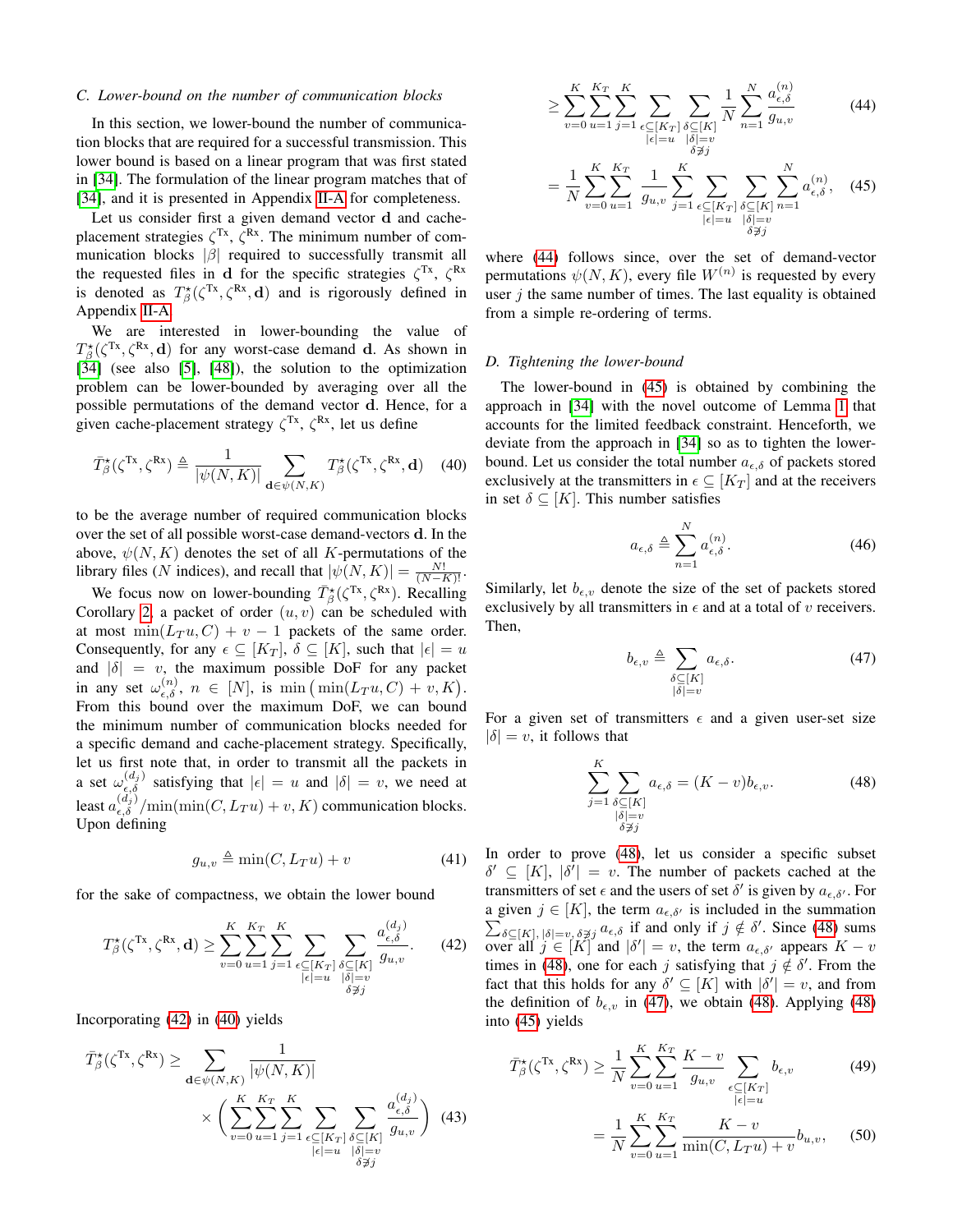where in [\(50\)](#page-10-6) we have applied [\(41\)](#page-10-7) and we have introduced  $b_{u,v}$  to denote the number of packets cached at u transmitters and  $v$  receivers. It is direct that

$$
b_{u,v} \triangleq \sum_{\substack{\epsilon \subseteq [K_T] \\ |\epsilon| = u}} b_{\epsilon,v}.
$$
 (51)

Note that  $\overline{T}_{\beta}^{\star}(\zeta^{Tx}, \zeta^{Rx})$  represents the necessary number of communication blocks to complete the transmission. From the definition of delivery time in [\(32\)](#page-9-5), it follows that

$$
\mathcal{T}(\zeta^{\text{Tx}}, \zeta^{\text{Rx}}) = \frac{1}{F} \bar{T}_{\beta}^{\star}(\zeta^{\text{Tx}}, \zeta^{\text{Rx}}), \tag{52}
$$

where [\(52\)](#page-11-2) simply translates the unit of measure to consider normalization by the file size instead of the packet size. From [\(50\)](#page-10-6) and [\(52\)](#page-11-2) we have that

$$
\mathcal{T}(\zeta^{\text{Tx}}, \zeta^{\text{Rx}}) \ge \frac{1}{FN} \sum_{v=0}^{K} \sum_{u=1}^{K_T} \frac{(K-v)}{\min(C, L_T u) + v} b_{u,v}. \tag{53}
$$

Consequently, we have obtained a lower bound that depends only on the portion of the library that is cached at a specific number of transmitters and the number of receivers, irrespectively of who has stored which packet.

For some function  $c(\cdot, \cdot)$ , we denote the lower convex envelope of the points

$$
\{(t_1, t_2, c(t_1, t_2)) | t_1, t_2 \in \{0, 1, \ldots, K\} \},\
$$

by conv $(c(t_1, t_2))$ . Let us introduce the notation  $c(u, v) \triangleq$  $\frac{K-v}{\min(C, L_T u)+v}$ . Since  $c(u, v)$  is a decreasing sequence in v and non-increasing in u,  $conv(c(u, v))$  is a non-increasing and convex function [\[5\]](#page-15-4). Furthermore, we define the number of packets cached at u transmitters (resp. v receivers) as  $b_u^t$  (resp.  $b_v^r$ ), i.e.,

$$
b_u^t \triangleq \sum_{v=0}^K b_{u,v},\tag{54}
$$

$$
b_v^r \triangleq \sum_{u=1}^{K_T} b_{u,v}.\tag{55}
$$

Therefore, the cache-size constraints of the considered setting can be written as

$$
\sum_{u=1}^{K_T} \sum_{v=0}^{K} b_{u,v} = \sum_{u=1}^{K_T} b_u^t = \sum_{v=0}^{K} b_v^r = NF,
$$
\n(56)

$$
\sum_{v=0}^{K} v b_v^r \le F K \gamma N,\tag{57}
$$

$$
\sum_{u=1}^{K_T} u b_u^t \le F K_T \gamma_T N. \tag{58}
$$

The constraint in [\(56\)](#page-11-3) ensures that every packet of the library is cached at some node (transmitter or receiver) in the network, while [\(57\)](#page-11-4) corresponds to the cache size constraint at the users, and [\(58\)](#page-11-5) corresponds to the cache size constraint at the transmitters. From the above, [\(53\)](#page-11-6) can be lower-bounded as

$$
\mathcal{T}(\zeta^{\text{Tx}}, \zeta^{\text{Rx}}) \ge \frac{1}{FN} \sum_{v=0}^{K} \sum_{u=1}^{K_T} \frac{(K-v)}{\min(C, L_T u) + v} b_{u,v} \tag{59}
$$

<span id="page-11-8"></span><span id="page-11-7"></span>
$$
\geq \operatorname{conv}\big(c(K_T\gamma_T, t)\big) \tag{60}
$$

$$
= \text{conv}\left(\frac{K(1-\gamma)}{t + \min(C, K_T \gamma_T L_T)}\right),\tag{61}
$$

<span id="page-11-2"></span>where  $(60)$  comes from exploiting the convexity of the problem and from applying Jensen's Inequality. The detailed proof of how to reach [\(60\)](#page-11-7) from [\(59\)](#page-11-8) is relegated to Appendix [II-B.](#page-13-2) Since  $\mathcal{T}_L^*(t, C) \triangleq \inf_{\zeta^{Tx}, \zeta^{Rx}} \mathcal{T}(\zeta^{Tx}, \zeta^{Rx})$ , the converse proof of Theorem [2](#page-3-2) is concluded.  $\Box$ 

# VII. CONCLUSION

<span id="page-11-6"></span><span id="page-11-0"></span>We have characterized the optimal one-shot linear DoF of the multi-antenna cache-aided broadcast channel and its multitransmitter equivalent under limited feedback resources and uncoded placement, and we have provided a novel multiantenna coded caching algorithm which we proved to be optimal. Our converse applies to a variety of other works, allowing the identification of their exact DoF performance.

Our results showed that achieving the maximum DoF performance only requires feedback from a limited number of users equal to the number of antennas. This further allows nonscaling feedback costs with respect to the number of users, as compared to previously known methods.

# *Various benefits of reducing feedback*

This feedback reduction has multiple beneficial effects. Firstly, reducing the feedback requirements will allow for an increase of the effective DoF, simply because a bigger fraction of the coherence period is dedicated to communicating data rather than to feedback training. Secondly, the proposed algorithm allows for the increase of the overall number of users without a subsequent increase in feedback costs.

At the end of the day, our result makes a strong argument that caching can substantially ameliorate the well known feedback bottleneck of multi-antenna high-rate environments.

# <span id="page-11-1"></span>APPENDIX I

# PROOF OF LEMMA [1](#page-9-3)

<span id="page-11-3"></span>We split the proof in two disjoint cases. We begin with the assumption that each transmitter has access to CSIT from every user scheduled to be served in the considered communication block<sup>[10](#page-11-9)</sup>. Afterwards, we will introduce the CSIT constraint enforcing that the transmitter can only receive feedback from some C users.

<span id="page-11-5"></span><span id="page-11-4"></span>Let us consider a single communication block. Without loss of generality, we assume that the  $K_b$  served users are the first  $K_b$  users, from 1 to  $K_b$ , and that the packets to be transmitted are  $\{W^{(n),1}\}_{n=1}^{K_b}$ . Under the one-shot and linear precoding assumptions, it follows that each transmitter sends a linear combination of the scheduled packets. In particular,

<span id="page-11-9"></span> $10$ While this setting is already studied in [\[34\]](#page-16-12), we recall it here because it is an initial step towards the general feedback-constrained bound that we present.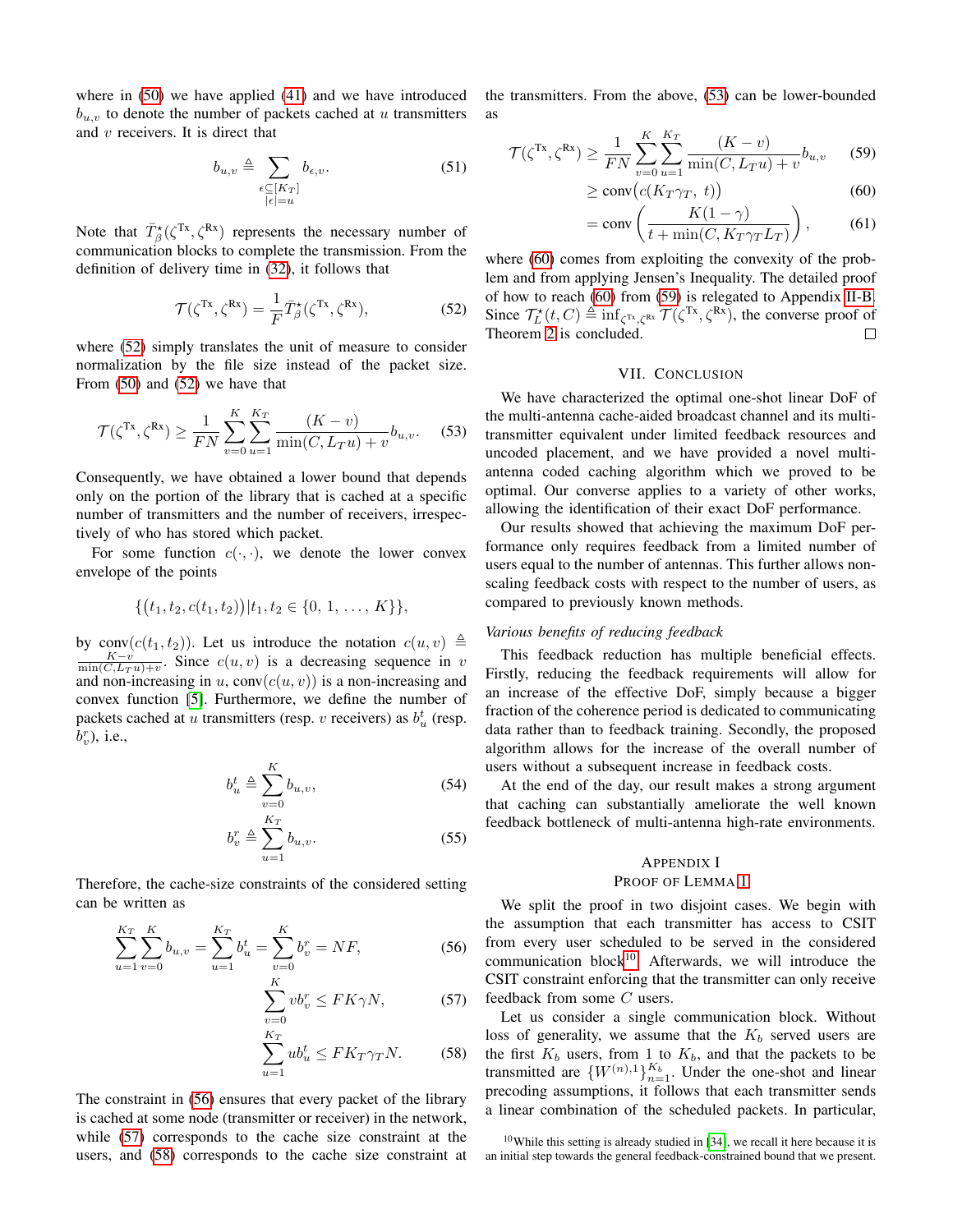the transmitted signal from a given transmitter  $j$  only carries information of the packets that it has cached, i.e., it only includes the users  $i \in [K_b]$  for which  $j \in \epsilon_i$ . We define the global beamforming vector applied to the packet intended for user i as  $\mathbf{p}_i \in \mathbb{C}^{\bar{L}_T |\epsilon_i| \times 1}$ , since only  $|\epsilon_i|$  transmitters have cached  $W^{(i),1}$ .

# *A. Transmission of packets with CSIT from all scheduled users*

We proceed in a similar way to [\[34,](#page-16-12) Lemma 3] by converting the MISO BC setting into a new MISO interference channel with  $K_b$  virtual transmitters,  $\{\widehat{TX}_i\}_{i=1}^{K_b}$ .  $\widehat{TX}_i$  has  $L_T|\epsilon_i|$ antennas and aims to transmit  $W^{(i),1}$  to user  $i \in [K_b]$ . Note that the channel of different virtual transmitters is correlated because in the real physical channel the same antenna of a certain transmitter belongs to several virtual transmitters [\[34\]](#page-16-12).

Let us denote the channel coefficients from virtual transmitter  $\widehat{TX}_i$  to user k by  $\mathbf{g}_{k,i} \in \mathbb{C}^{L_T |\epsilon_i| \times 1}$ . Then, in an analogous way to the approach in [\[34\]](#page-16-12), [\[65\]](#page-17-5), it follows that the decodability conditions that must be satisfied<sup>[11](#page-12-0)</sup> are

$$
\mathbf{g}_{k,i}^{\dagger} \mathbf{p}_i = 0 \quad \forall i, k \in [K_b] : k \notin \delta_i \tag{62}
$$

$$
\mathbf{g}_{k,k}^{\dagger} \mathbf{p}_k \neq 0 \quad \forall k \in [K_b], \tag{63}
$$

where we recall that  $\delta_i$  is the subset of users that have cached the packet intended to user  $i$ .

Under the assumption that the transmitters have access to the CSI of all the  $K_b$  served users, we can rewrite the conditions in [\(62\)](#page-12-1) as follows: First, we know from [\(63\)](#page-12-2) that vectors  $p_i$ must have at least a non-zero coefficient, denoted by  $q_i$ . We can rotate the vector such that  $p_i = q_i P_i \begin{bmatrix} 1 \\ \hat{v}_i \end{bmatrix}$ , where P is a permutation matrix and  $\hat{\mathbf{v}}_i$  has size  $(L|\epsilon_i| - 1 \times 1)$ . Upon defining similarly  $\hat{\mathbf{g}}_{k,i} \triangleq \mathbf{P}_i^{-1} \mathbf{g}_{k,i} = \begin{bmatrix} \hat{g}_{k,i}^{(1)} \\ \hat{g}_{k,i}^{(2)} \end{bmatrix}$  $\left(\begin{array}{c} \hat{g}_{k,i}^{(1)} \\ \hat{g}_{k,i}^{(2)} \end{array}\right)$ , it follows that

$$
\mathbf{g}_{k,i}^{\dagger} \mathbf{p}_i = (\mathbf{P}_i \hat{\mathbf{g}}_{k,i})^{\dagger} q_i \mathbf{P}_i \begin{bmatrix} 1 \\ \hat{\mathbf{v}}_i \end{bmatrix}
$$
(64)

$$
= q_i \left( \hat{g}_{k,i}^{(1)\dagger} + \hat{\mathbf{g}}_{k,i}^{(2:\dagger)\dagger} \hat{\mathbf{v}}_i \right) = 0, \tag{65}
$$

where the last equality follows from [\(62\)](#page-12-1).

Consider now the set  $\delta_i^{\mathsf{c}} \triangleq [K_b] \setminus (\delta_i \cup \{i\})$  of served users that neither cache nor desire  $W^{(i),1}$ . Let  $m_i \triangleq |\delta_i^{\mathsf{c}}|$  and let  $\delta_i^c(n)$  denote the *n*-th user of  $\delta_i^c$ . Since [\(65\)](#page-12-3) has to hold for any  $k \in \delta_i^c$ , we obtain the following linear system:

$$
\begin{bmatrix}\n\hat{\mathbf{g}}_{\delta_{\xi}^{c}(1),i}^{(2\cdot)\dagger} \\
\hat{\mathbf{g}}_{\delta_{\xi}^{c}(2),i}^{(2\cdot)\dagger} \\
\vdots \\
\hat{\mathbf{g}}_{\delta_{\xi}^{c}(m_i),i}^{(2\cdot)\dagger}\n\end{bmatrix}\n\hat{\mathbf{v}}_{i} = \begin{bmatrix}\n\hat{g}_{\delta_{\xi}^{c}(1),i}^{(1)\dagger} \\
\hat{g}_{\delta_{\xi}^{c}(2),i}^{(1)\dagger} \\
\vdots \\
\hat{g}_{\delta_{\xi}^{c}(m_i),i}^{(1)\dagger}\n\end{bmatrix} \qquad (66)
$$

where  $\mathbf{A}_{\delta_i^c} \in \mathbb{C}^{m_i \times (L_T|\epsilon_i|-1)}$  and  $\mathbf{b}_{\delta_i^c} \in \mathbb{C}^{m_i \times 1}$ . Because [\(62\)](#page-12-1) needs to be satisfied, the linear system in [\(66\)](#page-12-4) must be solvable almost surely in order to guarantee the successful reception of all the messages. Since  $\text{rank}(\mathbf{A}_{\delta_i^c}) = \min(m_i, L_T | \epsilon_i | - 1)$ , it follows that  $m_i \leq L_T |\epsilon_i| - 1$ , implying that

<span id="page-12-5"></span>
$$
K_b - |\delta_i| - 1 \le L_T |\epsilon_i| - 1 \tag{67}
$$

$$
\implies \qquad K_b \le L_T |\epsilon_i| + |\delta_i|. \tag{68}
$$

Let us consider now an arbitrary communication block b during which a set of users  $\kappa_b$ ,  $|\kappa_b| = K_b$ , is served. Given that [\(67\)](#page-12-5) must hold for any  $i \in \kappa_b$ , we obtain that

$$
K_b \le \min_{i \in \kappa_b} L_T |\epsilon_i| + |\delta_i|,\tag{69}
$$

from which we obtain Lemma [1](#page-9-3) for the case without feedback constraints.

# *B. Transmission of packets with CSIT from only* C *users*

Let us now consider the case in which the transmitters have CSIT only from a subset  $\eta$  of  $|\eta| = C$  users, and recall that  $\eta^{\mathsf{c}} = \kappa_b \backslash \eta.$ 

<span id="page-12-2"></span><span id="page-12-1"></span>Since the transmitters do not know the channel towards the users belonging to the set  $\eta^c$ , the condition in [\(62\)](#page-12-1) can not be satisfied with a high probability. In consequence, the transmitters can only use the CSIT from the users belonging to  $\eta$ , such that the solvable linear system becomes

<span id="page-12-6"></span>
$$
\mathbf{A}_{\delta_i^c \cap \eta} \hat{\mathbf{v}}_i = \mathbf{b}_{\delta_i^c \cap \eta},\tag{70}
$$

where  $\mathbf{A}_{\delta_i^c \cap \eta}$  and  $\mathbf{b}_{\delta_i^c \cap \eta}$  are defined just like  $\mathbf{A}_{\delta_i^c}$  and  $\mathbf{b}_{\delta_i^c}$ in [\(66\)](#page-12-4) except that now we only consider the users in  $\{\delta_i^c \cap \eta\}$ rather than in  $\delta_i^c$ . Note that the set  $\delta_i^c \cap \eta$  is comprised of the users that have not cached the message for user i *and* for whom the transmitter has acquired CSIT.

<span id="page-12-3"></span>We focus now on the required conditions that allow the successful reception of packets by each user in  $\kappa_b$ . From [\(70\)](#page-12-6), it follows that the set  $\delta_i^c$  must be a subset of the users for which there is CSIT available  $(\delta_i^c \subseteq \eta)$  for any user  $i \in \kappa_b$ . This is due to the fact that, for any user i such that  $i \notin \eta$ , the lack of CSIT implies the impossibility of satisfying [\(62\)](#page-12-1) and thus the impossibility of correctly decoding at user  $i$  [\[63\]](#page-17-3). Following the same reasoning as in [\(67\)](#page-12-5), having  $\delta_i^c \subseteq \eta$  implies that  $m_i \leq C$ . However, note that it holds that  $i \notin \delta_i^{\mathsf{c}}$  for any user *i*. Thus,  $|\delta_i^c \cap \eta| \leq C - 1 \ \forall i \in \eta$ . Let  $m_i^{\eta} \triangleq |\delta_i^c \cap \eta|$ be the size of the intersection between the set of users not caching the packet intended for user  $i$  and the set of users for whom there is CSIT available. We then have

<span id="page-12-4"></span>
$$
m_i^{\eta} \leq C - 1 \quad \Rightarrow \quad K_b \leq C + |\delta_i| \qquad \text{if } i \in \eta, \tag{71}
$$
\n
$$
m_i^{\eta} \leq C \qquad \Rightarrow \quad K_b \leq C + |\delta_i| + 1 \qquad \text{if } i \notin \eta. \tag{72}
$$

We recall the notation introduced in [\(35\)](#page-9-6), where for any  $i \in \kappa_b$ we define  $C_i' \triangleq C + \mathbb{1}_{\eta^c}(i)$ . Furthermore, the bound in [\(67\)](#page-12-5) also holds, as it suffices to consider a genie that provides the CSIT of every user to the transmitters. Since [\(67\)](#page-12-5) must hold for any  $i \in \kappa_b$ , we obtain that

$$
K_b \le \min_{i \in \kappa_b} \Big( \min(C_i', L_T | \epsilon_i|) + |\delta_i| \Big), \tag{73}
$$

which concludes the proof of Lemma [1.](#page-9-3)

<span id="page-12-0"></span><sup>&</sup>lt;sup>11</sup>Since we are restricted to linear transmission schemes, the transmission block is not successful if these conditions are not satisfied, simply because the signal-to-interference ratio would not be enough to decode the intended message (cf. [\[34\]](#page-16-12), [\[63\]](#page-17-3)).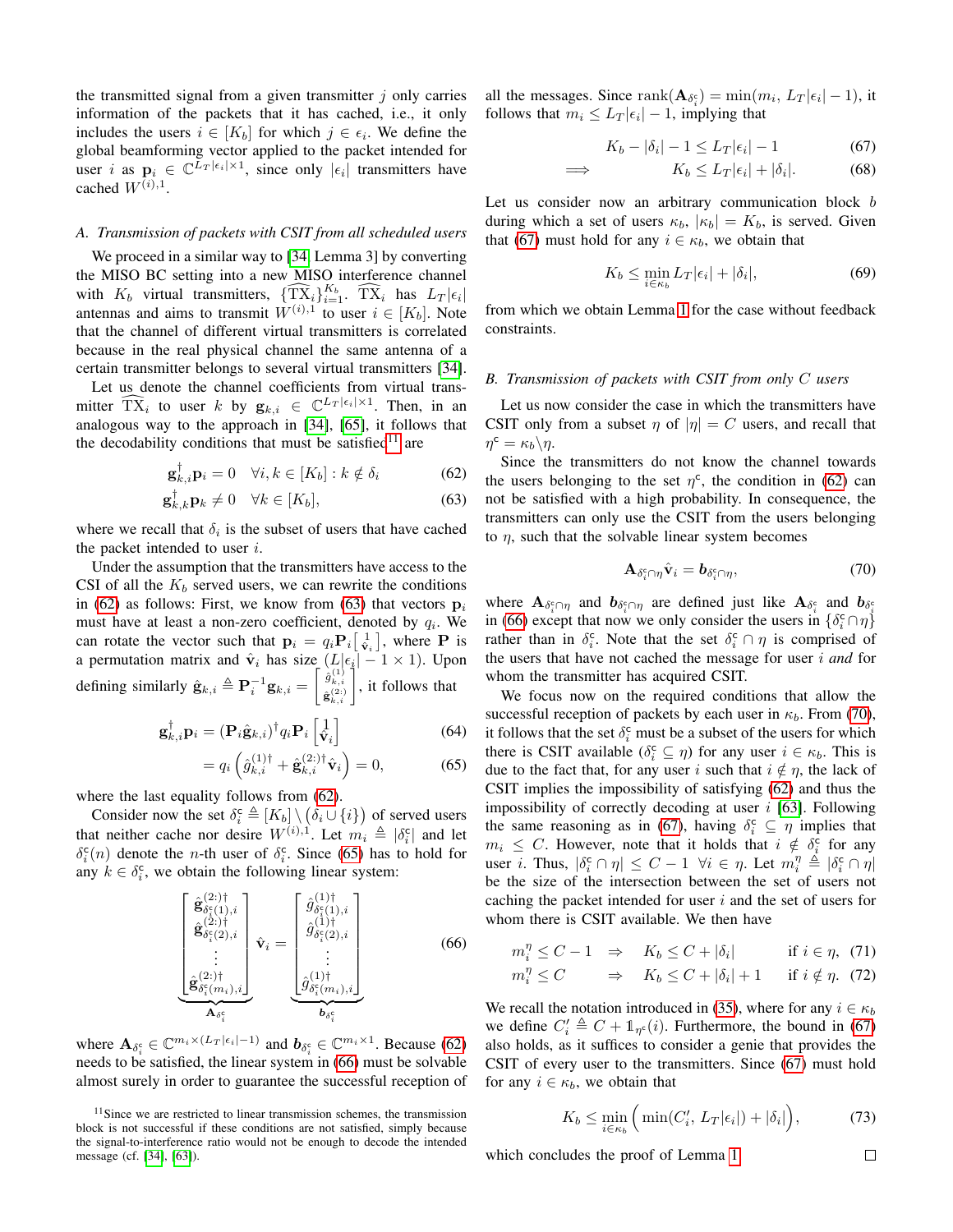# APPENDIX II ADDITIONAL PROOFS AND MATERIAL

#### <span id="page-13-1"></span>*A. Integer Program Formulation*

Let us consider a given demand vector d and cacheplacement strategies  $\zeta^{Tx}$ ,  $\zeta^{Rx}$  at the transmitters and the receivers, respectively. Equipped with the definition of a feasible set of packets (cf. Definition [6\)](#page-9-7), we write an integer program that seeks to minimize the number of required communication blocks for a specific  $\zeta^{Tx}$ ,  $\zeta^{Rx}$ , d, as follows.

$$
\min_{\substack{\rho_b\\b\in\beta}}\quad |\beta|\tag{P1-a}
$$

$$
\text{s.t. } \bigcup_{b \in \beta} \rho_b = \bigcup_{k \in [K]} \left( W^{(d_k)} \backslash \mathcal{Z}_k \right) \tag{P1-b}
$$

$$
\rho_b \text{ is feasible } \forall b \in \beta, \tag{P1-c}
$$

where [\(P1-b\)](#page-13-3) imposes the necessary condition that all the demanded packets that are not in the cache of the intended user must be transmitted. The solution to [\(P1\)](#page-13-4) is denoted by  $T^{\star}_{\beta}(\zeta^{\text{Tx}}, \zeta^{\text{Rx}}, \mathbf{d}).$ 

## <span id="page-13-2"></span>*B. Transition from* [\(59\)](#page-11-8) *to* [\(60\)](#page-11-7)

We have that

$$
\frac{1}{FN} \sum_{v=0}^{K} \sum_{u=1}^{K_T} b_{u,v} \text{conv}\left(\frac{K-v}{\min(C, L_T u) + v}\right)
$$

$$
= \frac{1}{NF} \sum_{v=0}^{K} \sum_{u=1}^{K_T} b_{u,v} \text{conv}\left(c(u, v)\right) \tag{74}
$$

$$
\stackrel{(a)}{=} \frac{\sum_{v=0}^{K} \sum_{u=1}^{K_T} b_{u,v} \text{conv}\left(c(u,v)\right)}{\sum_{v=0}^{K} \sum_{u=1}^{K_T} b_{u,v}}
$$
\n(75)

$$
\overset{(b)}{\geq} \text{conv}\left(c\left(\frac{\sum_{u=1}^{K_T} ub_u^t}{\sum_{u=1}^{K_T} b_u^t}, \frac{\sum_{v=0}^{K} vb_v^r}{\sum_{v=0}^{K} b_v^r}\right)\right) \tag{76}
$$

$$
\stackrel{(c)}{=} \operatorname{conv}\left(c\left(\frac{\sum_{u=1}^{K_T} ub_u^t}{NF}, \ \frac{\sum_{v=0}^{K} vb_v^r}{NF}\right)\right), \ (77)
$$

where  $(a)$  comes from [\(56\)](#page-11-3),  $(b)$  from Jensen's Inequality, and  $(c)$  from [\(56\)](#page-11-3) again. The monotonically decreasing nature of  $c(u, v)$ , combined with [\(57\)](#page-11-4)-[\(58\)](#page-11-5), yield

$$
\operatorname{conv}\left(c\left(\frac{\sum_{u=1}^{K_T} ub_u^t}{NF}, \frac{\sum_{v=0}^{K} vb_v^r}{NF}\right)\right) \tag{78}
$$

$$
\geq \text{conv}\left(c\left(\frac{FK_T\gamma_T N}{NF}, \frac{FK\gamma N}{NF}\right)\right) \tag{79}
$$

$$
= \operatorname{conv}\left(c(t_T, t)\right). \tag{80}
$$

 $\Box$ 

By recovering [\(59\)](#page-11-8), we can write that

$$
\mathcal{T}(\zeta^{\text{Tx}}, \zeta^{\text{Rx}}) \ge \frac{1}{FN} \sum_{v=0}^{K} \sum_{u=1}^{K_T} b_{u,v} \text{conv}\left(\frac{(K-v)}{\min(C, L_T u) + v}\right) \ge \text{conv}\left(\frac{K(1-\gamma)}{\min(C, L_T t_T) + t}\right),\tag{81}
$$

which concludes the proof.

# <span id="page-13-0"></span>*C. Discussion on the CSI acquisition*

The CSIT acquisition phase can be done in a standard way such that the L users (set  $\lambda$ ) communicate pilots, which will allow the transmitter to estimate the channels of these users. As such, here we focus on the process of CSIR acquisition where the goal is to communicate at each user of set  $\pi \cup \lambda$ the channel-precoder products. The process requires 1 training slot for each precoder, which amounts to  $L$  training slots per transmission.

<span id="page-13-4"></span><span id="page-13-3"></span>Communication of precoder  $\mathbf{h}_{\mu}^{\perp}$ , where  $\mu \subset [L]$  and  $|\mu| =$  $L - 1$ , takes the form

$$
\mathbf{x}_{\mu} = \begin{bmatrix} \mathbf{h}_{\mu}^{\perp}(1)\mathbf{s}(1) \\ \vdots \\ \mathbf{h}_{\mu}^{\perp}(L)\mathbf{s}(L) \end{bmatrix}
$$
(82)

where s denotes a single training vector.

The received message, ignoring the noise for simplicity, at some user  $k \in [K]$ , takes the form

$$
y_k = \mathbf{h}_k^{\dagger} \mathbf{x}_{\mu} = \sum_{\ell=1}^{L} \mathbf{h}_k^{\dagger}(\ell) \mathbf{h}_{\mu}^{\perp}(\ell) \mathbf{s}(\ell), \tag{83}
$$

from which the composite channel-precoder product  $\mathbf{h}_k^{\dagger} \mathbf{h}_{\mu}^{\perp}$  can be calculated.

To summarize, CSIT requires  $L$  slots because only the  $L$ users need to transmit their channel state, and global CSIR requires L slots because, for each fixed precoder, one training symbol suffices to communicate the composite channelprecoder product to any number of users.

## *D. Extensive example of the proposed scheme*

We conclude with two more examples that aim to help the reader gain a deeper understanding of the mechanics of our algorithm.

*Example* 5. Let us consider the  $L = 2$  MISO BC with  $K = 6$ *users and normalized cumulative cache of size*  $t = 4$ *. The required* 30 *transmissions to satisfy all users' demands are:*

$$
\mathbf{x}_{12,3456}^{1} = \mathbf{H}_{12}^{-1} \begin{bmatrix} A_{2,3456}^{(1)} \oplus C_{2,1456}^{(1)} \oplus D_{2,1356}^{(1)} \\ B_{1,3456}^{(1)} \oplus E_{1,2346}^{(1)} \oplus F_{1,2345}^{(1)} \end{bmatrix},
$$
\n
$$
\mathbf{x}_{12,3456}^{2} = \mathbf{H}_{12}^{-1} \begin{bmatrix} A_{2,3456}^{(2)} \oplus E_{2,1346}^{(1)} \oplus F_{2,1345}^{(1)} \\ B_{1,3456}^{(2)} \oplus C_{1,2456}^{(1)} \oplus D_{1,2356}^{(1)} \end{bmatrix},
$$
\n
$$
\mathbf{x}_{13,2456}^{1} = \mathbf{H}_{13}^{-1} \begin{bmatrix} A_{3,2456}^{(2)} \oplus B_{3,1456}^{(1)} \oplus D_{3,1256}^{(1)} \\ C_{1,2456}^{(2)} \oplus E_{1,2346}^{(2)} \oplus F_{1,2345}^{(2)} \end{bmatrix},
$$
\n
$$
\mathbf{x}_{13,2456}^{2} = \mathbf{H}_{13}^{-1} \begin{bmatrix} A_{3,2456}^{(2)} \oplus B_{3,1456}^{(1)} \oplus F_{3,1245}^{(1)} \\ C_{1,2456}^{(3)} \oplus B_{4,13456}^{(3)} \oplus D_{1,2356}^{(2)} \end{bmatrix},
$$
\n
$$
\mathbf{x}_{14,2356}^{1} = \mathbf{H}_{14}^{-1} \begin{bmatrix} A_{4,2356}^{(1)} \oplus B_{4,1356}^{(1)} \oplus C_{4,1256}^{(1)} \\ D_{1,2356}^{(3)} \oplus E_{1,2346}^{(3)} \oplus F_{1,2345}^{(3)} \end{bmatrix},
$$
\n
$$
\mathbf{x}_{14,2356}^{2} = \mathbf{H}_{14}^{-1} \begin{bmatrix} A_{4,2356}^{(2)} \oplus B_{4
$$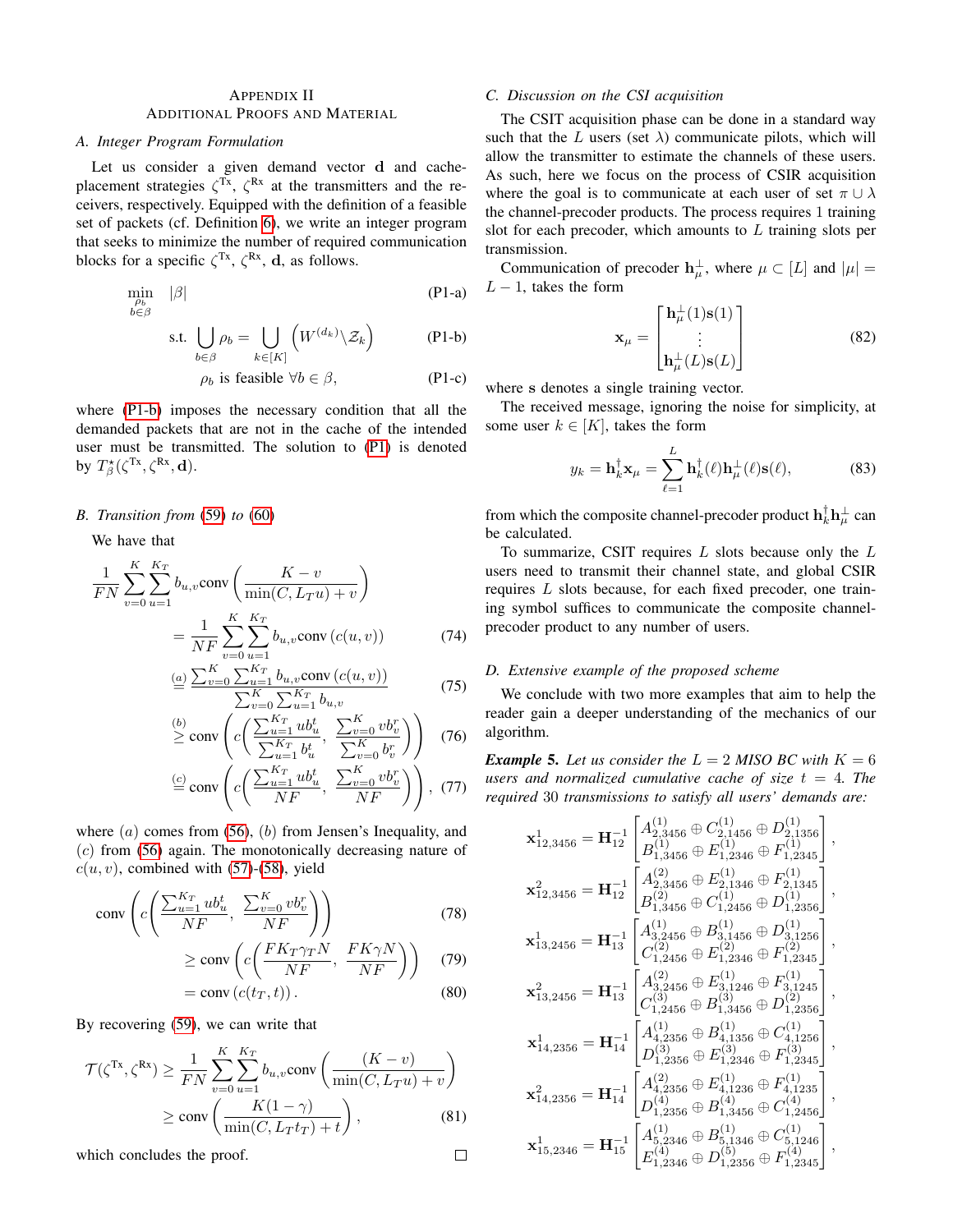$$
\begin{array}{c} {\bf x}^{2}_{15,2346}= {\bf H}_{15} \begin{bmatrix} A^{(2)}_{5,2346}\oplus D^{(1)}_{5,1236}\oplus P^{(1)}_{5,1234}\cr P^{(1)}_{15,2346}\oplus D^{(1)}_{1,2346}\oplus P^{(1)}_{1,2346}\oplus P^{(1)}_{1,2346}\cr P^{(1)}_{1,2345}\oplus D^{(1)}_{1,2356}\oplus P^{(1)}_{2,1246}\cr P^{(1)}_{1,2345}\oplus D^{(1)}_{1,2356}\oplus P^{(1)}_{2,1246}\cr P^{(1)}_{1,2345}\oplus D^{(1)}_{1,2356}\oplus P^{(1)}_{2,1256}\cr P^{(2)}_{2,1456}\oplus P^{(2)}_{2,1366}\oplus P^{(2)}_{2,1256}\cr P^{(2)}_{2,1456}\oplus P^{(2)}_{2,1366}\oplus P^{(2)}_{2,1366}\cr P^{(2)}_{2,1456}\oplus P^{(2)}_{2,1366}\oplus P^{(2)}_{2,1356}\cr P^{(2)}_{2,1456}\oplus P^{(2)}_{2,1366}\oplus P^{(2)}_{2,1356}\cr P^{(2)}_{2,1456}\oplus P^{(2)}_{2,1366}\oplus P^{(2)}_{2,1356}\cr P^{(2)}_{2,1456}\oplus P^{(2)}_{2,1366}\oplus P^{(2)}_{2,1356}\cr P^{(2)}_{2,1356}\oplus P^{(2)}_{2,1356}\cr P^{(2)}_{2,1356}\oplus P^{(2)}_{2,1356}\end{array}\mathbf{ x}^{2}_{24,1356}= \mathbf{H}_{24}^{-1}\begin{bmatrix} B^{(2)}_{6,1356}\oplus B^{(2)}_{6,1366}\oplus P^{(2)}_{2,1356}\cr P^{(2)}_{2,1356}\oplus P^{(2)}_{2,1356}\cr P^{(2)}_{2,1356}\oplus P^{(2)}_{2,1366}\oplus P^{(2)}_{2,1356}\cr P^{(2)}_{2,1356}\opl
$$

$$
\mathbf{x}_{56,1234}^1 = \mathbf{H}_{56}^{-1} \begin{bmatrix} E_{6,1234}^{(5)} \oplus A_{6,2345}^{(6)} \oplus B_{6,1345}^{(6)} \\ F_{5,1234}^{(5)} \oplus C_{5,1246}^{(6)} \oplus D_{5,1236}^{(6)} \\ \mathbf{x}_{56,1234}^2 = \mathbf{H}_{56}^{-1} \begin{bmatrix} E_{6,1234}^{(6)} \oplus C_{6,1245}^{(6)} \oplus D_{6,1235}^{(6)} \\ F_{5,1234}^{(6)} \oplus F_{6,1245}^{(6)} \oplus D_{5,1336}^{(6)} \\ \end{bmatrix}.
$$

*By examining any of the above transmitted vectors, we can deduce that each transmission serves a total of* 6 *users, with a feedback cost of*  $C = 2$ .

*Example* 6. Let us consider the  $L = 2$  MISO BC with  $K = 5$ *users and normalized cumulative cache of size* t = 2*. The first* 18 *out of the total* 60 *transmissions are:*

$$
\begin{aligned} &x_{12,34}^1 = \mathbf{H}_{12}^{-1} \begin{bmatrix} A_{34,2}^{(1)} \oplus C_{14,2}^{(1)} \\ B_{34,1}^{(1)} \oplus D_{23,1}^{(1)} \end{bmatrix}, x_{12,34}^2 = \mathbf{H}_{12}^{-1} \begin{bmatrix} A_{34,2}^{(2)} \oplus D_{13,2}^{(1)} \\ B_{34,1}^{(2)} \oplus C_{24,1}^{(1)} \end{bmatrix} \\ &x_{12,35}^1 = \mathbf{H}_{12}^{-1} \begin{bmatrix} A_{35,2}^{(1)} \oplus C_{15,2}^{(1)} \\ B_{35,1}^{(1)} \oplus E_{23,1}^{(1)} \end{bmatrix}, x_{12,35}^2 = \mathbf{H}_{12}^{-1} \begin{bmatrix} A_{35,2}^{(2)} \oplus E_{13,2}^{(1)} \\ B_{35,1}^{(2)} \oplus C_{25,1}^{(1)} \end{bmatrix} \\ &x_{12,45}^1 = \mathbf{H}_{12}^{-1} \begin{bmatrix} A_{45,2}^{(1)} \oplus D_{15,2}^{(1)} \\ B_{45,1}^{(1)} \oplus E_{24,1}^{(1)} \end{bmatrix}, x_{12,45}^2 = \mathbf{H}_{12}^{-1} \begin{bmatrix} A_{45,2}^{(2)} \oplus E_{13,2}^{(1)} \\ B_{45,1}^{(2)} \oplus D_{25,1}^{(1)} \end{bmatrix} \\ &x_{13,24}^1 = \mathbf{H}_{13}^{-1} \begin{bmatrix} A_{24,3}^{(1)} \oplus B_{14,3}^{(1)} \\ C_{24,1}^{(2)} \oplus D_{23,1}^{(2)} \end{bmatrix}, x_{13,24}^2 = \mathbf{H}_{13}^{-1} \begin{bmatrix} A_{23}^{(2)} \oplus E_{12,1}^{(1)} \\ B_{45,1}^{(3)} \oplus D_{25,1}^{(1)} \end{bmatrix} \\ &x_{13,25}^1 = \mathbf{H}_{13}^{-1} \begin{bmatrix} A_{25,3}^{(1)} \oplus B_{15,3}^{(1)} \\ C_{25,
$$

## APPENDIX III

# FEEDBACK AS A FUNCTION OF THE COHERENCE PERIOD

The model of our work was based on the assumption that each transmission slot spans one or more coherence periods. In this appendix we consider a different scenario where now multiple transmission slots can fit inside one coherence period and we show the generated feedback costs for this setting.

Compared to a non-cache-aided multi-antenna system, the feedback costs of the cache-aided system are dependent on the size of the coherence period. This is because, while in the absence of caching one could fix a set of users and communicate to them repeatedly for the whole duration of the coherence period, thus avoiding the increase of the feedback costs, this is not an option for the cache-aided case. This inability to reuse CSI can be attributed to the requirement of coded caching to introduce new subsets of users after each transmission slot, which leads to what we call the "combine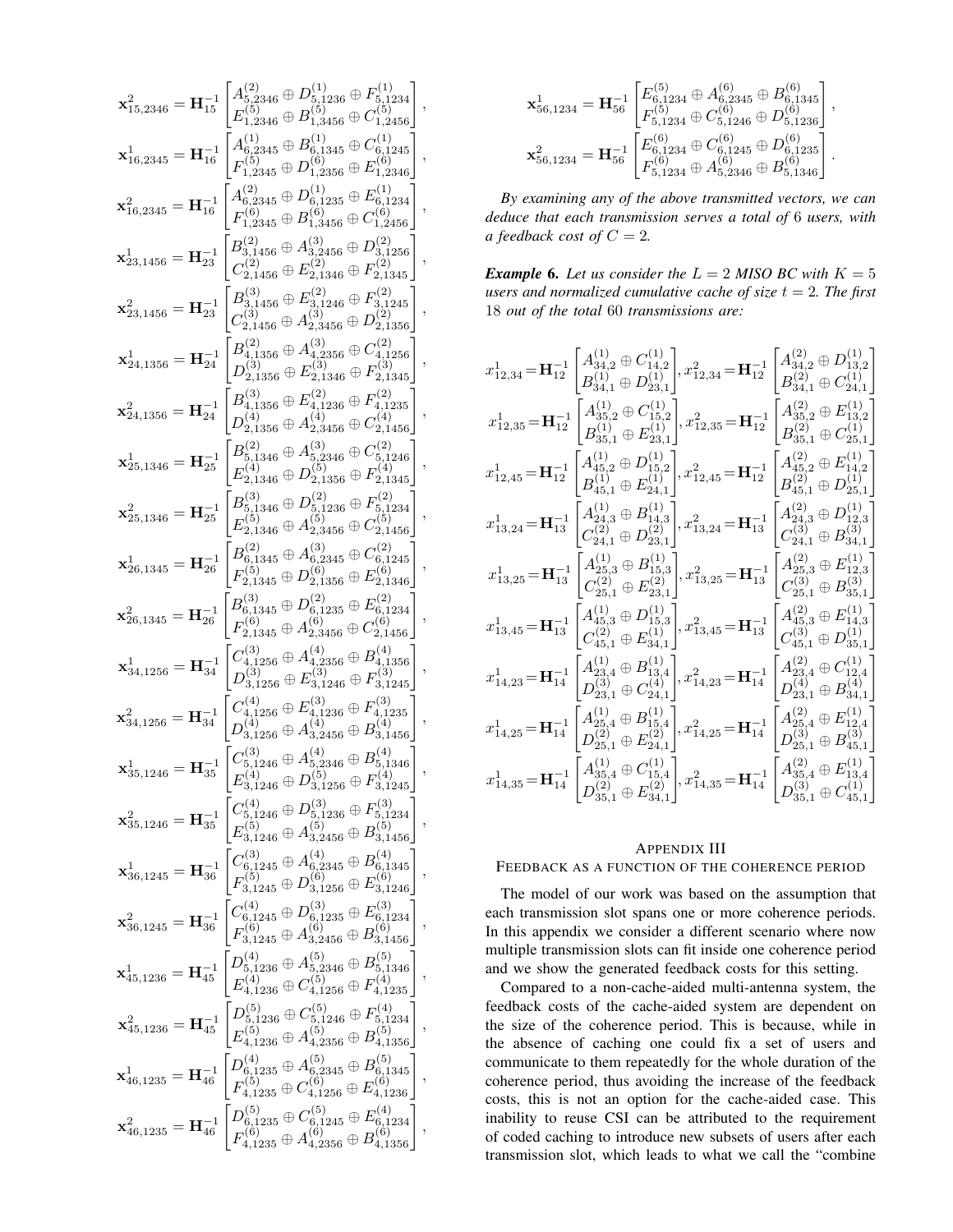harvester" effect, where the number of users who need to communicate their CSI is rapidly increasing.

In order to explore the feedback costs associated with longer coherence periods we use the following example.

**Example 7.** Let us assume a MISO BC system with  $L = 5$ *transmit antennas, serving* K *users, where each user is equipped with a cache of normalized size*  $\gamma = \frac{1}{10}$ *. For this setting, we plot in Figure [1](#page-15-8) the fraction of the total communication (in units of file-size) that can be completed as a function of the available feedback for our proposed algorithm. Furthermore, we perform the same analysis for the algorithms in [\[33\]](#page-16-11), [\[34\]](#page-16-12).*

*In particular, by denoting the feedback cost*<sup>[12](#page-15-9)</sup> *with*  $C$  (C *users communicate CSI, and the transmitter communicates* C *precoders to all the users) we can first observe that our algorithm requires CSI cost of only*  $C \geq L = 5$  *in order to start communicating with the maximum DoF of*  $L + t$ *, while the state-of-the-art algorithms require*  $C \geq L + K\gamma = 5 + \frac{K}{10}$ *CSI in order to achieve the same DoF.*

*Let us recall from [\[33\]](#page-16-11), [\[34\]](#page-16-12) that, once feedback is acquired for some set of*  $C \geq L + K\gamma$  *users, then one can have* 

$$
(K\gamma + L)\binom{C}{L+K\gamma}\binom{L+K\gamma-1}{K\gamma} \tag{84}
$$

*transmission slots*[13](#page-15-10) *without need for additional feedback.*

*For our algorithm, we can similarly calculate the maximum possible transmission slots when having CSI from*  $C \geq L$  *users to be*

$$
L \cdot \binom{C}{L} \binom{K - L}{K\gamma}.
$$
 (85)

*Now comparing* [\(84\)](#page-15-11) *with* [\(85\)](#page-15-12)*, and taking into account that each transmission slot in both cases carries the same amount of information, we can see that our algorithm serves a much larger portion of the delivery compared to [\[33\]](#page-16-11), [\[34\]](#page-16-12) for the same feedback cost* C*. Specifically, for some arbitrary cost*  $C \geq L + K\gamma$ , the ratio of the two algorithms gives

$$
\frac{L \cdot {C \choose L} {K \gamma \choose K \gamma}}{(K \gamma + L) {C \choose L+K \gamma} {L+K \gamma -1 \choose K \gamma}} \overset{(\star)}{\approx} \left(\frac{L+K \gamma}{L}\right)^L \left(\frac{K-L}{C}\right)^{K \gamma}
$$

where in  $(\star)$  we used the approximation  $\binom{n}{k} \approx \left(\frac{n}{k}\right)^k$ . The *comparison of the algorithms is illustrated in Figure [1,](#page-15-8) where we display the CSI cost needed to complete any fraction of the entire delivery.*

*For example, we can observe that, in order to successfully communicate a fraction* 10<sup>−</sup><sup>5</sup> *, in the case where* K = 50 *our* algorithm requires feedback cost  $C = 7$ , while the state*of-the-art scheme requires a cost of approximately* 18*. This difference is further amplified when we focus on cases with*



<span id="page-15-8"></span>Fig. 1. The total CSI cost that is required to complete a fraction of the delivery phase inside a single coherence period. We compare the costs required by the proposed algorithm with the state-of-the-art algorithms [\[33\]](#page-16-11), [\[34\]](#page-16-12), where the later exhibit the same CSI requirements. The cost represents the number of users that need to send feedback. Parameter  $\gamma$  is fixed at value  $\gamma = \frac{1}{10}$ .

<span id="page-15-11"></span>*higher number of users. As an example, in the case where*  $K = 100$  *and the same fraction of the whole transmission, the respective costs of the new algorithm compared to the old algorithms are* 12 *and* 52*, while in the case where*  $K = 200$ *these costs rise to* 22 *and* 131*, respectively.*

#### **REFERENCES**

- <span id="page-15-12"></span><span id="page-15-0"></span>[1] M. A. Maddah-Ali and U. Niesen, "Fundamental limits of caching," *IEEE Transactions on Information Theory*, vol. 60, no. 5, pp. 2856– 2867, 2014.
- <span id="page-15-1"></span>[2] E. Lampiris and P. Elia, "Achieving full multiplexing and unbounded caching gains with bounded feedback resources," *2018 IEEE International Symposium of Information Theory (ISIT)*, pp. 1440–1444, 2018.
- <span id="page-15-2"></span>[3] Q. Yu, M. A. Maddah-Ali, and A. S. Avestimehr, "Characterizing the rate-memory tradeoff in cache networks within a factor of 2," *IEEE Transactions on Information Theory*, vol. 65, no. 1, pp. 647–663, Jan 2019.
- <span id="page-15-3"></span>[4] K. Wan, D. Tuninetti, and P. Piantanida, "An index coding approach to caching with uncoded cache placement," *IEEE Transactions on Information Theory*, vol. 66, no. 3, pp. 1318–1332, 2020.
- <span id="page-15-4"></span>[5] Q. Yu, M. A. Maddah-Ali, and A. S. Avestimehr, "The exact ratememory tradeoff for caching with uncoded prefetching," *IEEE Transactions on Information Theory*, vol. 64, no. 2, pp. 1281–1296, 2018.
- <span id="page-15-5"></span>[6] L. Zheng and D. N. C. Tse, "Communication on the Grassmann manifold: A geometric approach to the noncoherent multiple-antenna channel," *IEEE Transactions on Information Theory*, vol. 48, no. 2, pp. 359–383, 2002.
- <span id="page-15-6"></span>[7] A. Lozano, R. W. Heath, and J. G. Andrews, "Fundamental limits of cooperation," *IEEE Transactions on Information Theory*, vol. 59, no. 9, pp. 5213–5226, Sep. 2013.
- <span id="page-15-7"></span>[8] G. Caire and S. Shamai, "On the achievable throughput of a multiantenna gaussian broadcast channel," *IEEE Transactions on Information Theory*, vol. 49, no. 7, pp. 1691–1706, 2003.
- [9] S. A. Jafar and A. J. Goldsmith, "Isotropic fading vector broadcast channels: The scalar upper bound and loss in degrees of freedom," *IEEE Transactions on Information Theory*, vol. 51, no. 3, pp. 848–857, 2005.
- [10] C. Huang, S. A. Jafar, S. Shamai, and S. Vishwanath, "On degrees of freedom region of MIMO networks without channel state information at transmitters," *IEEE Transactions on Information Theory*, vol. 58, no. 2, pp. 849–857, 2012.
- [11] A. Lapidoth, S. Shamai, and M. Wigger, "On the capacity of fading MIMO Broadcast Channels with imperfect transmitter side-information," *arXiv preprint cs/0605079*, 2006.
- [12] C. S. Vaze and M. K. Varanasi, "The degree-of-freedom regions of MIMO Broadcast, Interference, and cognitive radio channels with no CSIT," *IEEE Transactions on Information Theory*, vol. 58, no. 8, pp. 5354–5374, 2012.

<span id="page-15-9"></span> $12$ For simplicity we assume that the coherence block is long enough to exactly fit the transmission of this particular portion that we aim to complete. In other words, the time frame of this comparison here is such that we do not have to worry about users having to renew their CSI because the coherence period has elapsed.

<span id="page-15-10"></span><sup>&</sup>lt;sup>13</sup>We added the first term in [\(84\)](#page-15-11) in order to equate the subpacketization of the corresponding algorithm with that of our algorithm. Hence, any transmission of either the state-of-the-art algorithms or our algorithm carries the same amount of information.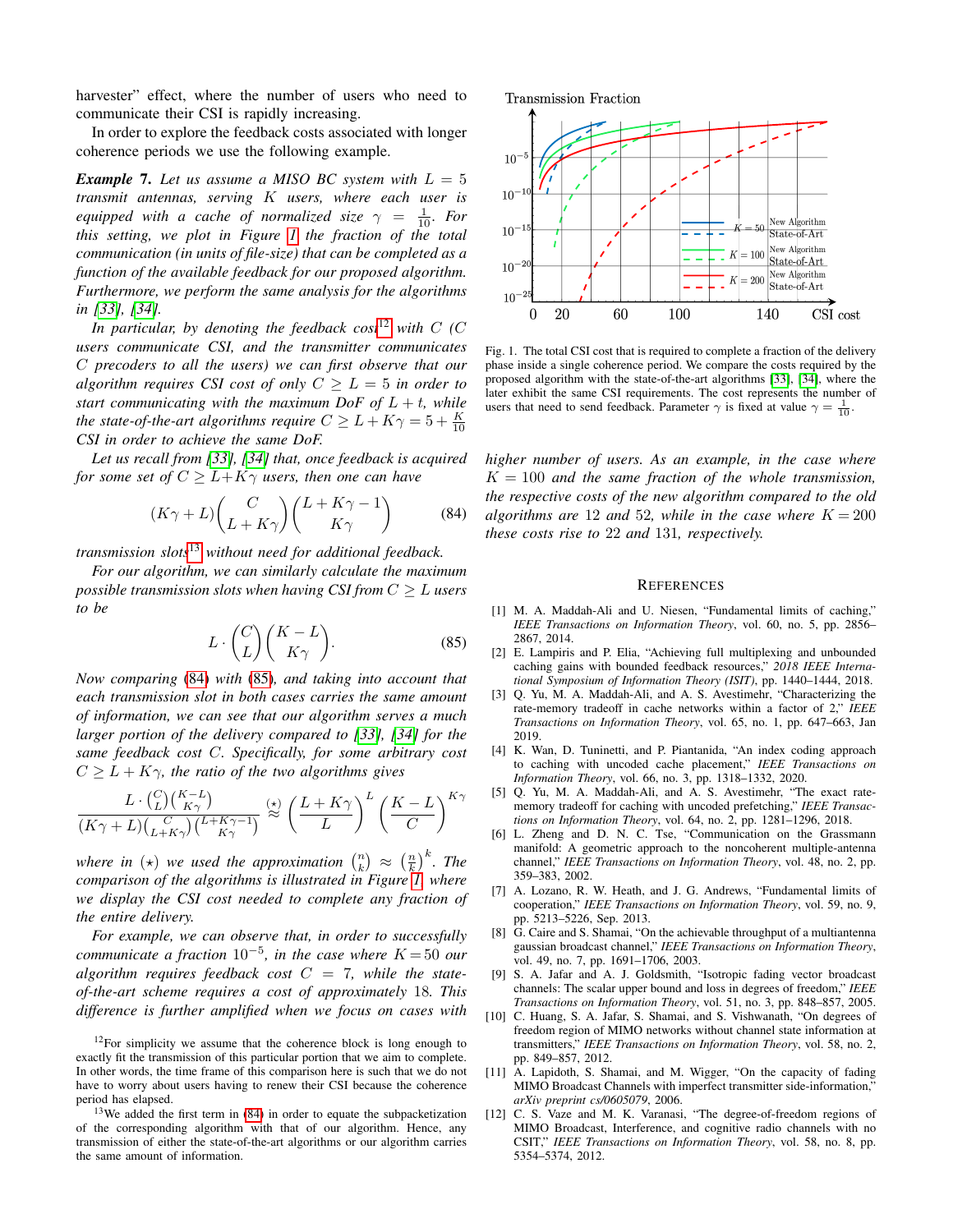- [13] M. A. Maddah-Ali and D. Tse, "Completely stale transmitter channel state information is still very useful," *IEEE Transactions on Information Theory*, vol. 58, no. 7, pp. 4418–4431, 2012.
- [14] A. Bazco-Nogueras, P. de Kerret, D. Gesbert, and N. Gresset, "On the degrees-of-freedom of the k-user distributed broadcast channel," *IEEE Transactions on Information Theory*, vol. 66, no. 9, pp. 5642–5659, 2020.
- [15] S. A. Jafar, "Blind interference alignment," *IEEE Journal of Selected Topics in Signal Processing*, vol. 6, no. 3, pp. 216–227, 2012.
- [16] S. Yang, M. Kobayashi, D. Gesbert, and X. Yi, "Degrees of freedom of time correlated MISO broadcast channel with delayed CSIT," *IEEE Transactions on Information Theory*, vol. 59, no. 1, pp. 315–328, 2013.
- [17] T. Gou and S. A. Jafar, "Optimal use of current and outdated channel state information: Degrees of freedom of the MISO BC with mixed CSIT," *IEEE Communications Letters*, vol. 16, no. 7, pp. 1084–1087, 2012.
- [18] J. Chen and P. Elia, "Degrees-of-freedom region of the MISO broadcast channel with general mixed-CSIT," *arXiv preprint arXiv:1205.3474*, 2012.
- [19] ——, "Toward the performance vs. feedback tradeoff for the two-user MISO broadcast channel," *IEEE Transactions on Information Theory*, vol. 59, no. 12, pp. 8336–8356, 2013.
- [20] R. Tandon, S. A. Jafar, S. Shamai, and H. V. Poor, "On the synergistic benefits of alternating CSIT for the MISO broadcast channel," *IEEE Transactions on Information Theory*, vol. 59, no. 7, pp. 4106–4128, 2013.
- <span id="page-16-0"></span>[21] J. Chen, P. Elia, and S. A. Jafar, "On the two-user MISO Broadcast Channel with alternating CSIT: A topological perspective." *IEEE Transactions on Information Theory*, vol. 61, no. 8, pp. 4345–4366, 2015.
- <span id="page-16-1"></span>[22] D. J. Love, R. W. Heath, V. K. N. Lau, D. Gesbert, B. D. Rao, and M. Andrews, "An overview of limited feedback in wireless communication systems," *IEEE Journal on Selected Areas in Communications*, vol. 26, no. 8, pp. 1341–1365, October 2008.
- <span id="page-16-2"></span>[23] N. Lee and W. Shin, "Adaptive feedback scheme on K-cell MISO Interfering Broadcast Channel with limited feedback," *IEEE Transactions on Wireless Communications*, vol. 10, no. 2, pp. 401–406, 2011.
- [24] J. Park, N. Lee, J. G. Andrews, and R. W. Heath, "On the optimal feedback rate in interference-limited multi-antenna cellular systems," *IEEE Transactions on Wireless Communications*, vol. 15, no. 8, pp. 5748–5762, Aug 2016.
- <span id="page-16-3"></span>[25] M. Min, "Bounds on the optimal feedback rate for multi-antenna systems in interference-limited cellular networks," *IEEE Transactions on Wireless Communications*, vol. 17, no. 7, pp. 4845–4860, 2018.
- <span id="page-16-4"></span>[26] O. El Ayach, A. Lozano, and R. W. Heath, "On the overhead of Interference Alignment: Training, feedback, and cooperation," *IEEE Transactions on Wireless Communications*, vol. 11, no. 11, pp. 4192– 4203, 2012.
- <span id="page-16-5"></span>[27] N. Mokari, F. Alavi, S. Parsaeefard, and T. Le-Ngoc, "Limited-feedback resource allocation in heterogeneous cellular networks," *IEEE Transactions on Vehicular Technology*, vol. 65, no. 4, pp. 2509–2521, 2016.
- <span id="page-16-6"></span>[28] E. Sula, M. Gastpar, and G. Kramer, "Sum-rate capacity for symmetric gaussian multiple access channels with feedback," *IEEE Transactions on Information Theory*, vol. 66, no. 5, pp. 2860–2871, 2020.
- <span id="page-16-7"></span>[29] A. Vahid, C. Suh, and A. S. Avestimehr, "Interference channels with ratelimited feedback," *IEEE Transactions on Information Theory*, vol. 58, no. 5, pp. 2788–2812, 2012.
- <span id="page-16-8"></span>[30] A. G. Davoodi and S. A. Jafar, "Gdof of the MISO BC: Bridging the gap between finite precision CSIT and perfect CSIT," in *2016 IEEE International Symposium on Information Theory (ISIT)*, 2016, pp. 1297– 1301.
- <span id="page-16-9"></span>[31] G. Bassi, P. Piantanida, and S. Shamai Shitz, "The wiretap channel with generalized feedback: Secure communication and key generation," *IEEE Transactions on Information Theory*, vol. 65, no. 4, pp. 2213– 2233, 2019.
- <span id="page-16-10"></span>[32] L. Song, F. Alajaji, and T. Linder, "Capacity of burst noise-erasure channels with and without feedback and input cost," *IEEE Transactions on Information Theory*, vol. 65, no. 1, pp. 276–291, 2019.
- <span id="page-16-11"></span>[33] S. P. Shariatpanahi, S. A. Motahari, and B. H. Khalaj, "Multi-server Coded Caching," *IEEE Transactions on Information Theory*, vol. 62, no. 12, pp. 7253–7271, 2016.
- <span id="page-16-12"></span>[34] N. Naderializadeh, M. A. Maddah-Ali, and A. S. Avestimehr, "Fundamental limits of cache-aided interference management," *IEEE Transactions on Information Theory*, vol. 63, no. 5, pp. 3092–3107, 2017.
- <span id="page-16-13"></span>[35] S. P. Shariatpanahi, G. Caire, and B. Hossein Khalaj, "Physical-layer schemes for wireless coded caching," *IEEE Transactions on Information Theory*, vol. 65, no. 5, pp. 2792–2807, May 2019.
- <span id="page-16-15"></span>[36] A. Tölli, S. P. Shariatpanahi, J. Kaleva, and B. H. Khalaj, "Multi-antenna interference management for coded caching," *IEEE Transactions on Wireless Communications*, vol. 19, no. 3, pp. 2091–2106, 2020.
- <span id="page-16-26"></span>[37] J. S. Pujol Roig, D. Gündüz, and F. Tosato, "Interference networks with caches at both ends," in *2017 IEEE International Conference on Communications (ICC)*, 2017, pp. 1–6.
- <span id="page-16-17"></span>[38] E. Piovano, H. Joudeh, and B. Clerckx, "On Coded Caching in the overloaded MISO Broadcast Channel," in *2017 IEEE International Symposium on Information Theory (ISIT)*, 2017, pp. 2795–2799.
- <span id="page-16-29"></span>[39] E. Lampiris and P. Elia, "Adding transmitters dramatically boosts codedcaching gains for finite file sizes," *IEEE Journal on Selected Areas in Communications*, vol. 36, no. 6, pp. 1176–1188, 2018.
- [40] S. P. Shariatpanahi and B. H. Khalaj, "On multi-server Coded Caching in the low memory regime," *arXiv preprint arXiv:1803.07655*, 2018.
- <span id="page-16-28"></span>[41] E. Lampiris, P. Elia, and G. Caire, "Bridging the gap between multiplexing and diversity in finite SNR multiple antenna coded caching," in *2019 53rd Asilomar Conference on Signals, Systems, and Computers*, 2019, pp. 1272–1277.
- <span id="page-16-14"></span>[42] E. Lampiris and P. Elia, "Bridging two extremes: Multi-antenna coded caching with reduced subpacketization and CSIT," in *2019 IEEE 20th International Workshop on Signal Processing Advances in Wireless Communications (SPAWC)*, 2019, pp. 1–5.
- <span id="page-16-16"></span>[43] M. Kobayashi and G. Caire, "On the net DoF comparison between ZF and MAT over time-varying MISO broadcast channels," in *IEEE International Symposium on Information Theory (ISIT)*, 2012, pp. 2286– 2290.
- <span id="page-16-18"></span>[44] J. Zhang, F. Engelmann, and P. Elia, "Coded caching for reducing CSITfeedback in wireless communications," in *2015 53rd Annual Allerton Conference on Communication, Control, and Computing (Allerton)*, 2015, pp. 1099–1105.
- <span id="page-16-19"></span>[45] A. Bazco-Nogueras and P. Elia, "Rate-memory trade-off for the cacheaided MISO Broadcast Channel with hybrid CSIT," in *IEEE Information Theory Workshop (ITW)*, 2021.
- <span id="page-16-20"></span>[46] M. A. T. Nejad, S. P. Shariatpanahi, and B. H. Khalaj, "On storage allocation in cache-enabled interference channels with mixed CSIT," in *2017 IEEE International Conference on Communications Workshops (ICC Workshops)*, 2017, pp. 1177–1182.
- [47] J. Zhang and P. Elia, "Fundamental limits of cache-aided wireless BC: Interplay of Coded-Caching and CSIT feedback," *IEEE Transactions on Information Theory*, vol. 63, no. 5, pp. 3142–3160, 2017.
- <span id="page-16-21"></span>[48] E. Piovano, H. Joudeh, and B. Clerckx, "Generalized Degrees of Freedom of the symmetric cache-aided MISO Broadcast Channel with partial CSIT," *IEEE Transactions on Information Theory*, vol. 65, no. 9, pp. 5799–5815, Sep. 2019.
- <span id="page-16-22"></span>[49] E. Lampiris, J. Zhang, and P. Elia, "Cache-aided cooperation with no CSIT," in *2017 IEEE International Symposium on Information Theory (ISIT)*, 2017, pp. 2960–2964.
- <span id="page-16-23"></span>[50] K.-H. Ngo, S. Yang, and M. Kobayashi, "Scalable content delivery with coded caching in multi-antenna fading channels," *IEEE Transactions on Wireless Communications*, vol. 17, no. 1, pp. 548–562, 2018.
- <span id="page-16-24"></span>[51] E. Lampiris, J. Zhang, O. Simeone, and P. Elia, "Fundamental limits of wireless caching under uneven-capacity channels," in *International Zurich Seminar*, February 2020.
- <span id="page-16-25"></span>[52] H. Joudeh, E. Lampiris, P. Elia, and G. Caire, "Fundamental limits of wireless caching under mixed cacheable and uncacheable traffic," in *2020 IEEE International Symposium on Information Theory (ISIT)*, 2020, pp. 1693-1698.
- <span id="page-16-27"></span>[53] M. A. Maddah-Ali and U. Niesen, "Cache-aided interference channels," in *2015 IEEE International Symposium on Information Theory (ISIT)*, 2015, pp. 809–813.
- [54] F. Xu, K. Liu, and M. Tao, "Cooperative Tx/Rx caching in interference channels: A storage-latency tradeoff study," in *2016 IEEE International Symposium on Information Theory (ISIT)*, 2016, pp. 2034–2038.
- [55] J. Hachem, U. Niesen, and S. N. Diggavi, "Degrees of freedom of cacheaided wireless interference networks," *IEEE Transactions on Information Theory*, vol. 64, no. 7, pp. 5359–5380, July 2018.
- [56] A. Sengupta, R. Tandon, and O. Simeone, "Cache aided wireless networks: Tradeoffs between storage and latency," in *Annual Conference on Information Science and Systems (CISS)*, 2016.
- [57] J. Zhang and O. Simeone, "Fundamental limits of cloud and cacheaided interference management with multi-antenna edge nodes," *IEEE Transactions on Information Theory*, vol. 65, no. 8, pp. 5197–5214, 2019.
- [58] Y. Cao, M. Tao, F. Xu, and K. Liu, "Fundamental storage-latency tradeoff in cache-aided MIMO interference networks," *IEEE Transactions on Wireless Communications*, vol. 16, no. 8, pp. 5061–5076, 2017.